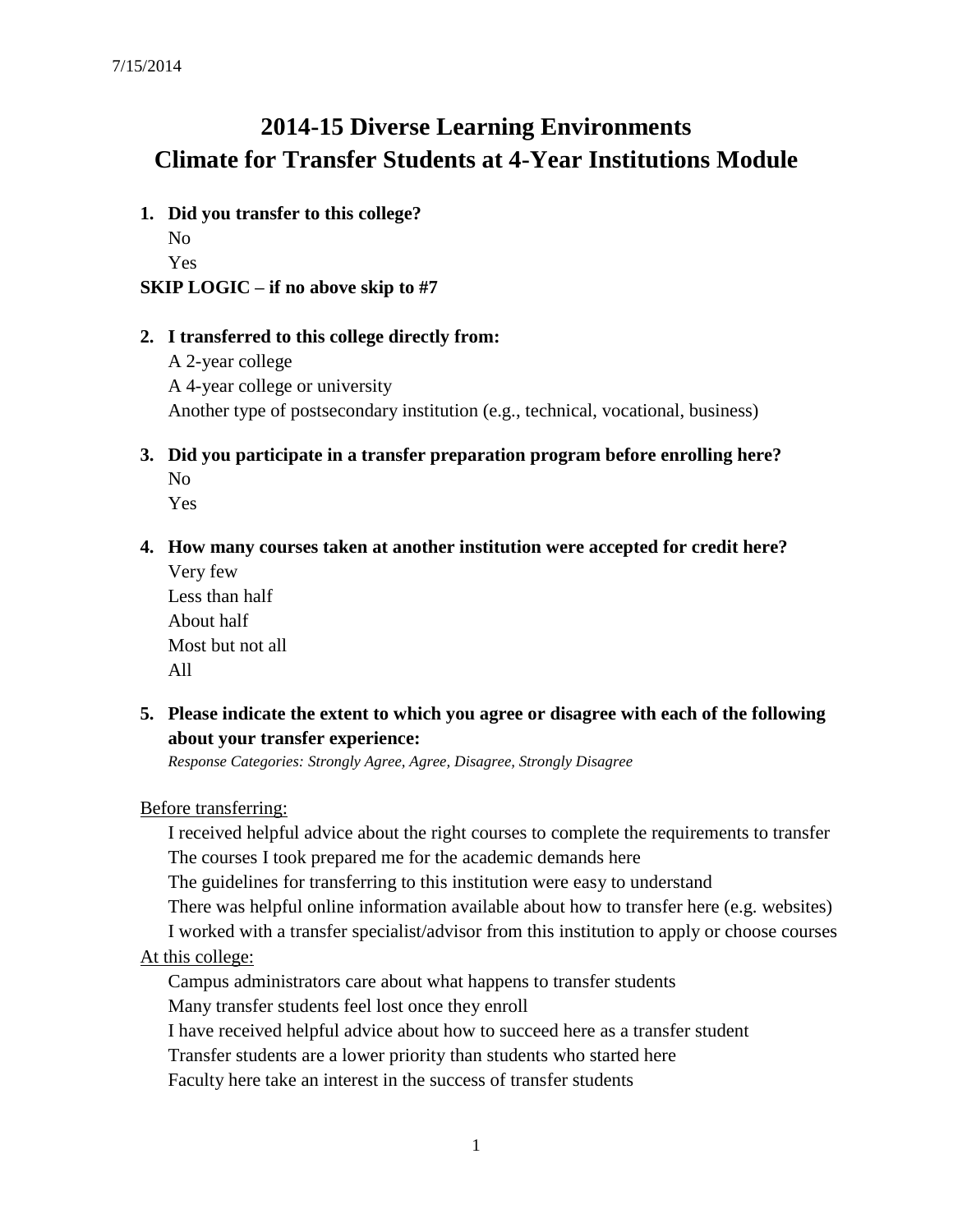# **6. Since transferring to this institution, how often have you:**

*Response Categories: Frequently, Occasionally, Never*

Participated in transfer-focused programs/activities Interacted with other transfer students Sought information specific to transfer students Interacted with students who did not transfer Felt excluded from campus events because you are a transfer student Felt overwhelmed by academic expectations

#### **7. Since entering this college, how has it been to:**

*Response Categories: Very Easy, Somewhat Easy, Somewhat Difficult, Very Difficult*

Understand what my professors expect of me academically Develop effective study skills Adjust to the academic demands of college Manage my time effectively Get to know faculty Get to know my way around campus Figure out which requirements I need to graduate Find help when I need it Make friends Become involved in campus activities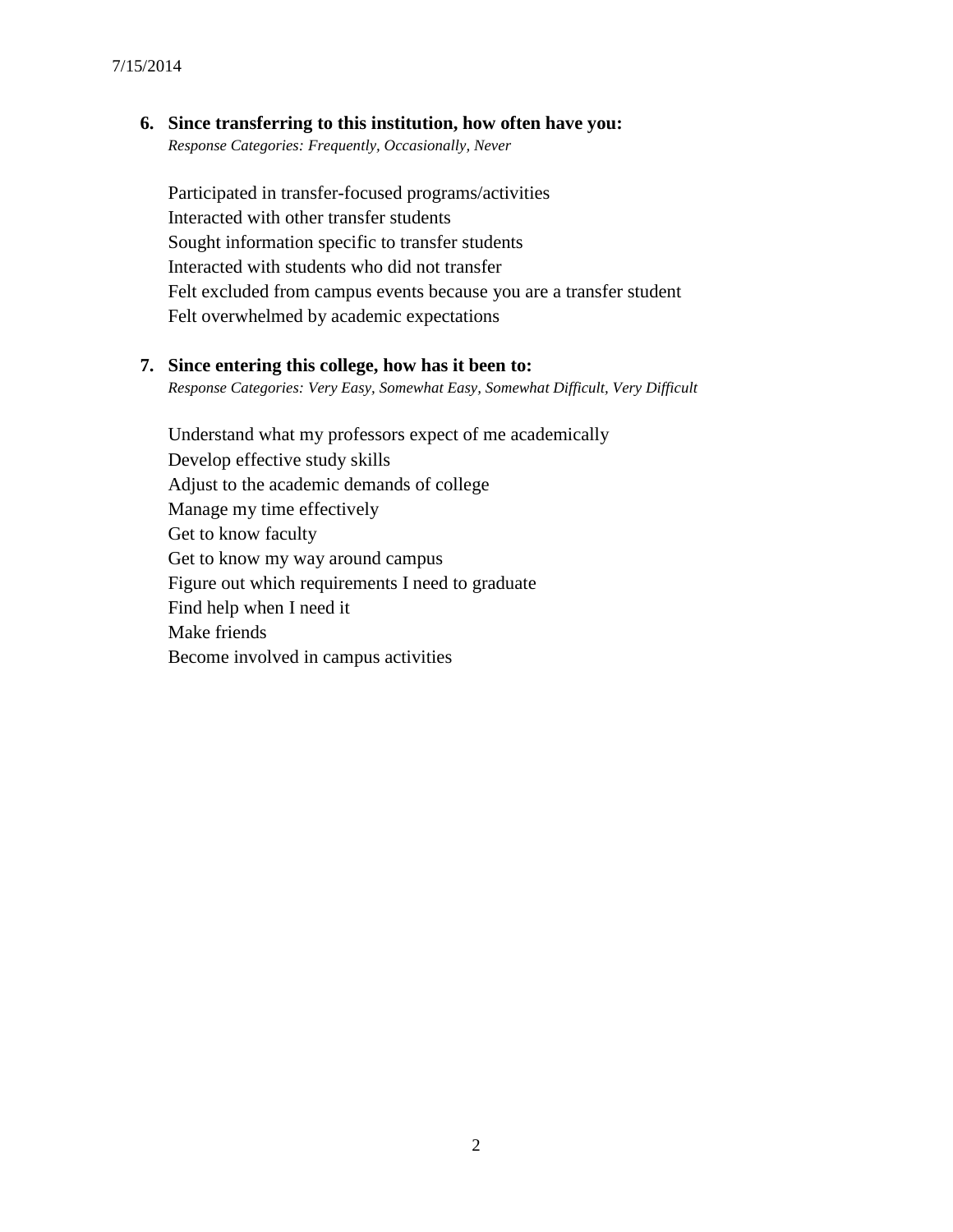## **2015 Diverse Learning Environments--Core Survey**

## **(Name (First, MI, Last); Birthdate (MM/DD/YY); Email; Student ID)**

## **1. What do you think you will be doing in fall 2015?**

 Attending your current (or most recent) institution Attending another institution Don't know/have not decided yet Not attending any institution

### **2. Are you enrolled as a:**

Full-time student Part-time student Not enrolled

## **3. Where did you begin college?**

I started here as a first-time freshman I started at a different 2-year college I started at a different 4-year college

#### **4. Your sex:**

Male Female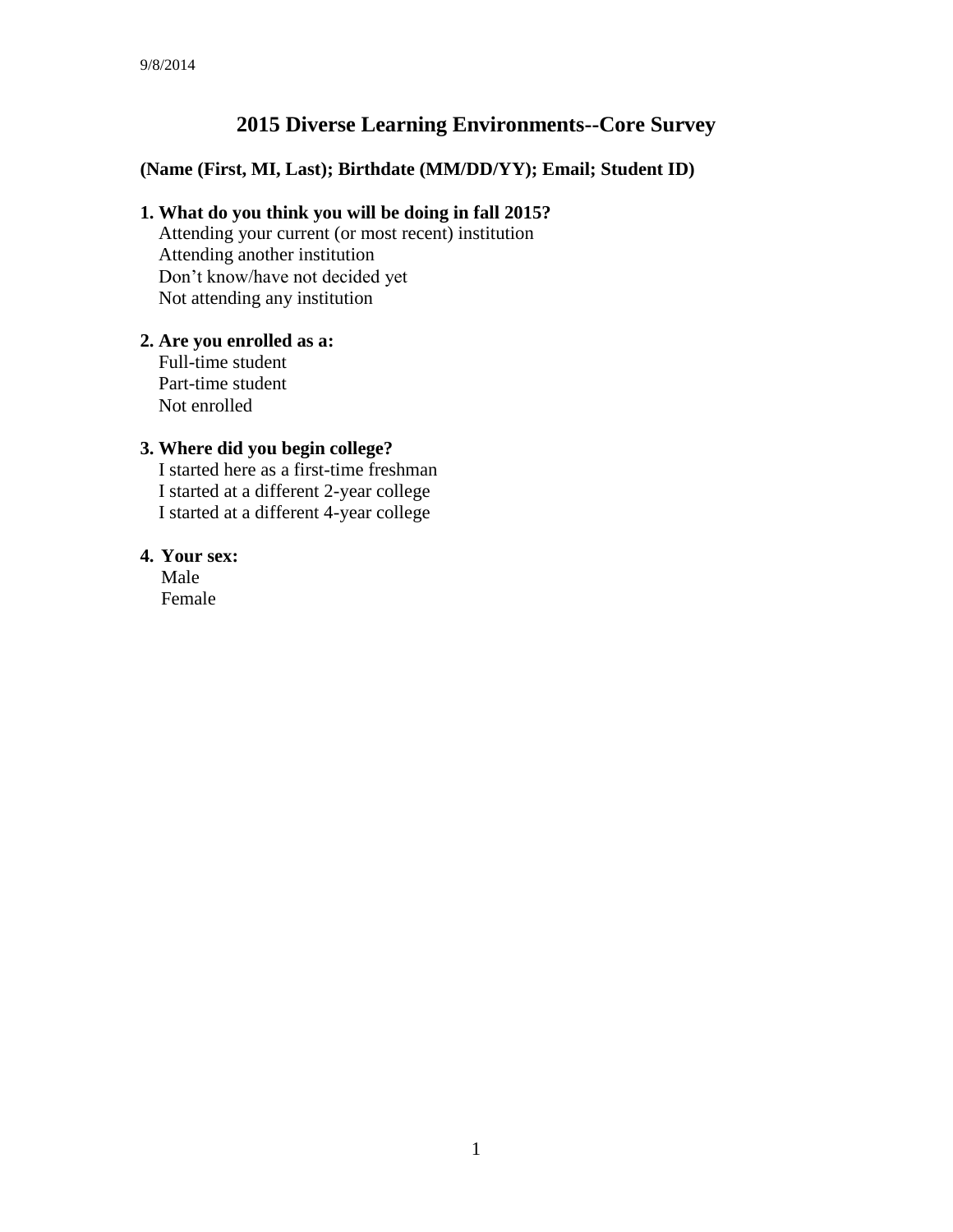### **5. Are you? (Select all that apply)**

American Indian or Alaska Native

Asian East Asian (e.g., Chinese, Japanese, Korean, Taiwanese) Southeast Asian (e.g., Cambodian, Vietnamese, Hmong, Filipino) South Asian (e.g., Indian, Pakistani, Nepalese, Sri Lankan) Other Asian

Black African American/Black African Caribbean Other Black

Hispanic/Latino Mexican American/Chicano Puerto Rican Central American Other Hispanic or Latino

Native Hawaiian or Other Pacific Islander

White European Middle Eastern Other White

### **6. Do you identify as multiracial?**

No Yes

### **7a What is your current class standing? (4 YEAR SCHOOLS ONLY)**

Freshman/first year Sophomore/second year Junior/third year Senior/fourth year Fifth-year senior or more

### **7b. Please indicate how many college credit units you have completed: (2 YEAR SCHOOLS ONLY)**

0-24 units 25-59 units 60-89 units 90 units or more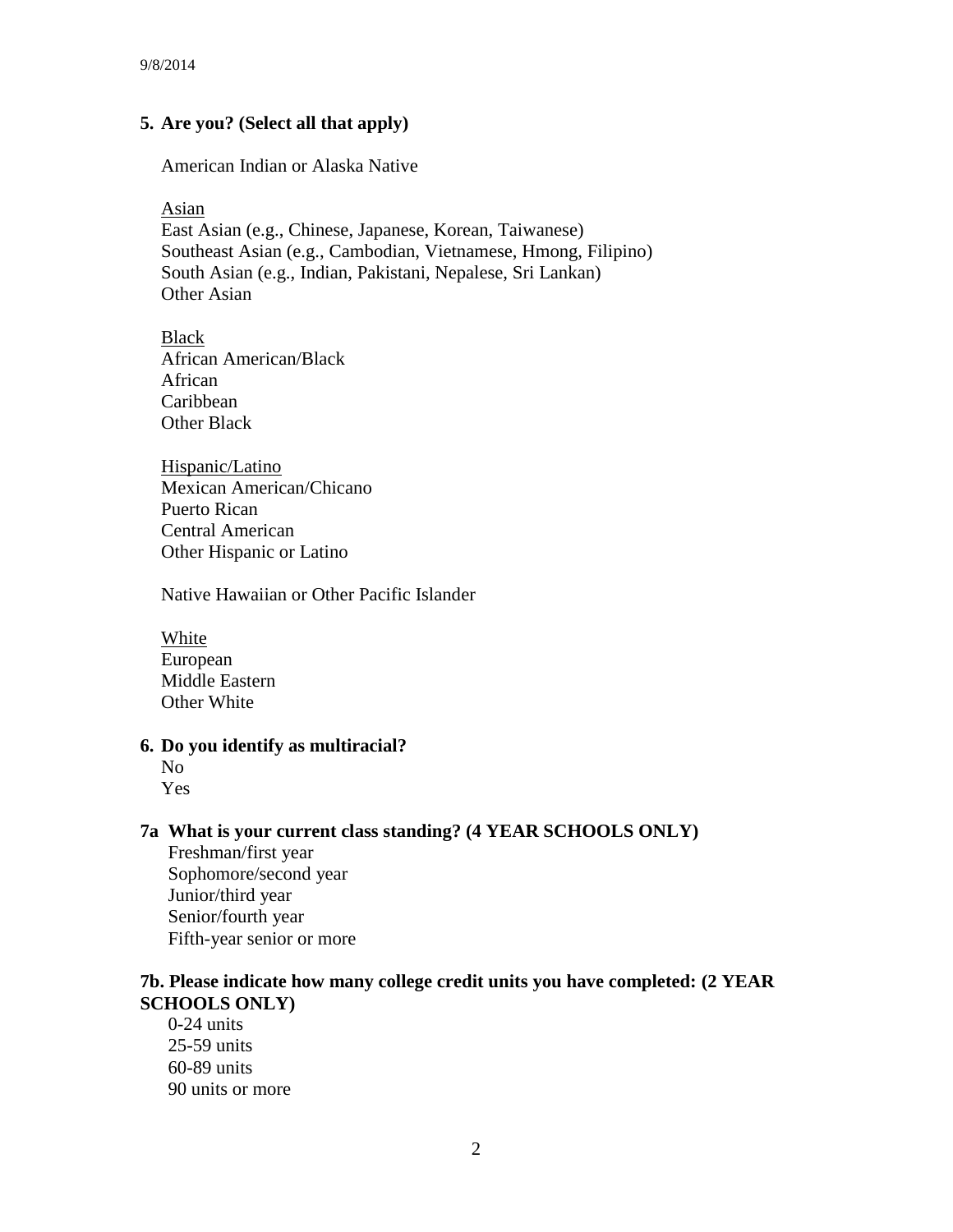### **8. Please indicate the extent to which you agree or disagree with the following statements:**

*Response Categories: Strongly Agree, Agree, Disagree, Strongly Disagree*

It will take me longer to graduate than I had planned Faculty empower me to learn here I see myself as a part of the campus community At least one staff member has taken an interest in my development Faculty believe in my potential to succeed academically I feel that I am a member of this college Staff encourage me to get involved in campus activities I may have to choose between financially supporting my family and going to college If asked, I would recommend this college to others Staff recognize my achievements At least one faculty member has taken an interest in my development I feel a sense of belonging to this campus I am interested in seeking information about current social and political issues People in my community are counting on me to do well in college

#### **9. How would you currently rate yourself in the following areas:** Mark one for each item.

*Response Categories: A Major Strength, Somewhat Strong, Average, Somewhat Weak, A Major Weakness*

Ability to see the world from someone else's perspective Tolerance of others with different beliefs Openness to having my own views challenged Ability to discuss and negotiate controversial issues Ability to work cooperatively with diverse people

#### **10. Rate yourself on each of the following traits as compared with the average person your age. We want the most accurate estimate of how you see yourself.** *Response Categories: Highest 10%, Above Average, Average, Below Average, Lowest 10%*

Academic ability Mathematical ability Self-confidence (intellectual) Drive to achieve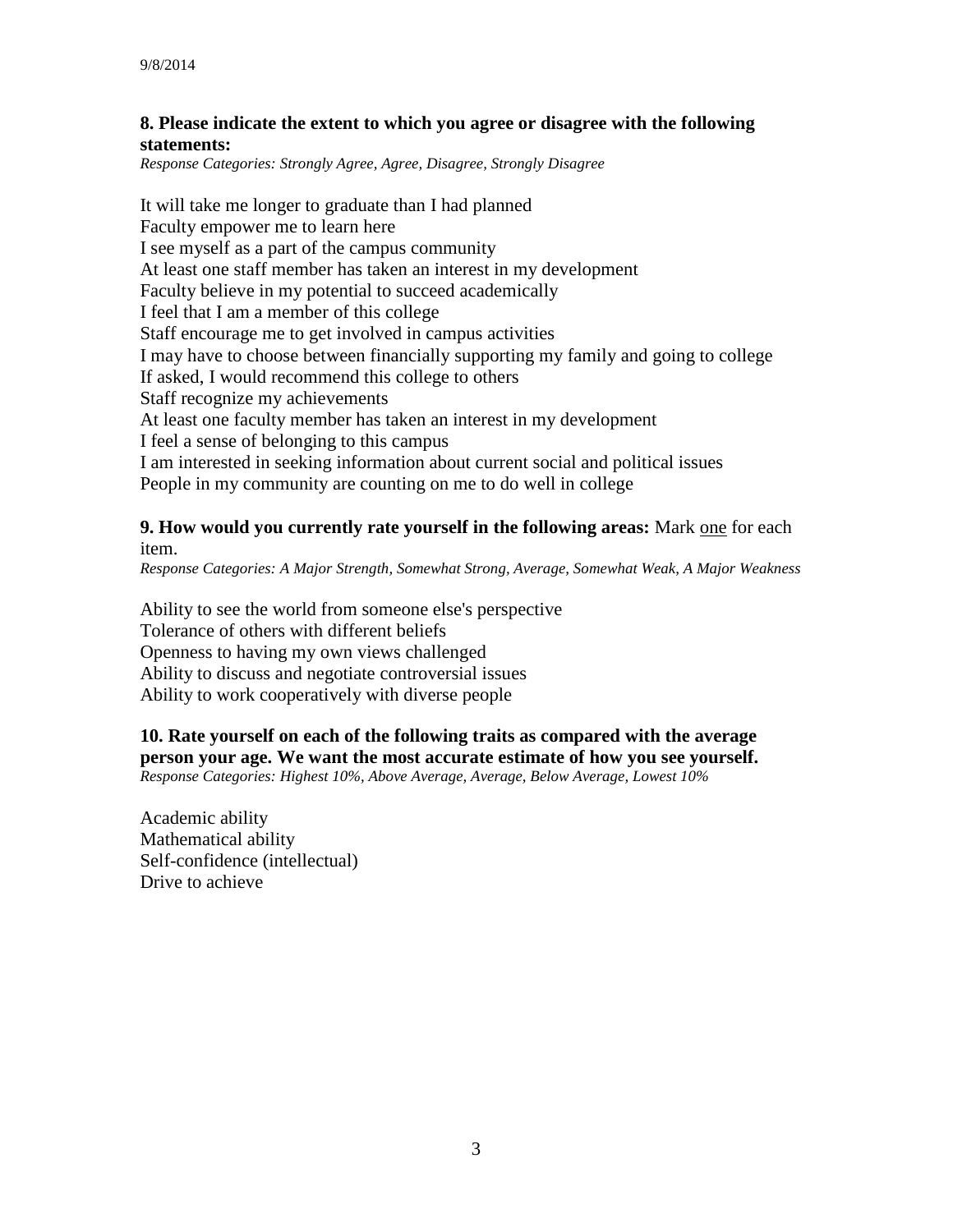#### **11. Since entering this college, how often have you:**

*Response Categories: Frequently, Occasionally, Not at All*

Utilized the following services:

Writing center Tutoring or other academic assistance Disability resource center Career counseling and advising Academic advising Transcript review Financial aid advising Study skills advising Student health services Student psychological services

#### **12. Please indicate the extent to which you agree or disagree with the following statements. This college:**

*Response Categories: Strongly Agree, Agree, Disagree, Strongly Disagree*

Encourages students to have a public voice and share their ideas openly Has a long-standing commitment to diversity Accurately reflects the diversity of its student body in publications (e.g., brochures, website) Appreciates differences in sexual orientation Promotes the appreciation of cultural differences Has campus administrators who regularly speak about the value of diversity Has a lot of racial tension Provides the financial support I need to stay enrolled

## **13. To what extent have you experienced the following with students from a racial/ethnic group other than your own?**

*Response Categories: Very Often, Often, Sometimes, Seldom, Never*

Dined or shared a meal Had meaningful and honest discussions about race/ethnic relations outside of class Had guarded, cautious interactions Shared personal feelings and problems Had tense, somewhat hostile interactions Had intellectual discussions outside of class Felt insulted or threatened because of your race/ethnicity Studied or prepared for class Socialized or partied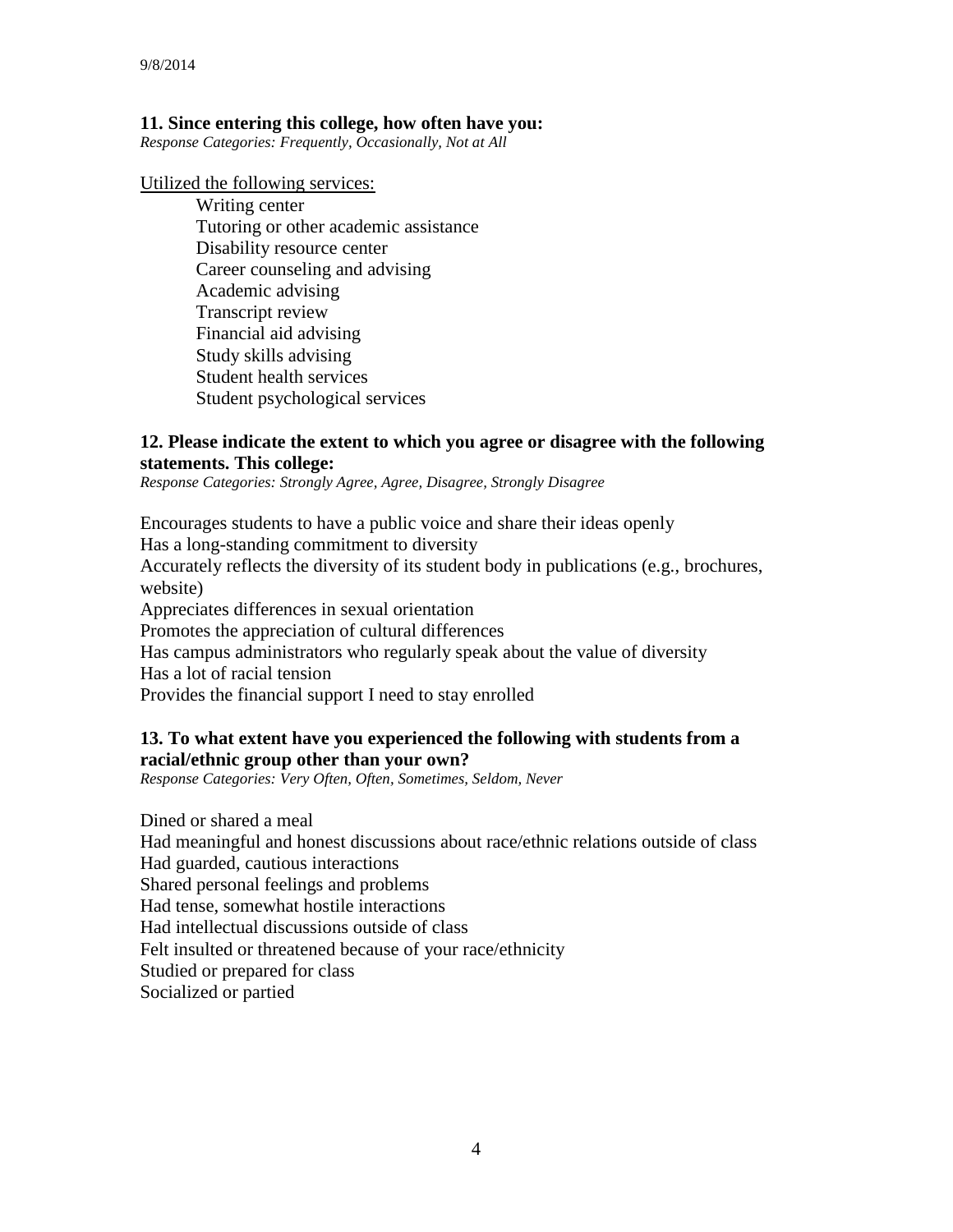#### **14. Please indicate the importance to you personally of each of the following:**

*Response Categories: Essential, Very Important, Somewhat Important, Not Important*

Influencing the political structure (e.g., voting, education campaigns, get-out-the-vote efforts) Influencing social values Working to correct social and economic inequalities Helping to promote racial understanding Working to achieve greater gender equity Being very well-off financially

## **15. Since you entered this college, have you experienced any unwanted sexual contact?**

*Response Categories: No, Yes*

(skip logic—If Yes, then go to Unwanted Sexual Contact #15a below; If No, then go to  $#16$ )

----------------

#### Unwanted Sexual Contact

*These questions will only be included for students marking Yes in #15.*

**15a. Did it occur at a time when you were unable to provide consent because you were passed out, drugged, drunk, or otherwise incapacitated?** *Response Categories: No, Yes*

### **15b. Did this person use or threaten to use physical force?**

*Response Categories: No, Yes*

### **15c. Does this person have an affiliation with this institution?**

*Response Categories: No, Yes, I Don't Know*

#### **15d. Who have you told about the instance(s) of unwanted sexual contact? (Mark all that apply)**

*Response Categories: Not marked, Marked*

No one Professor Campus administrator (e.g., Dean of Students) Residence hall staff Campus police Local law enforcement Counselor or therapist Medical professional Friend Parent or guardian Other family member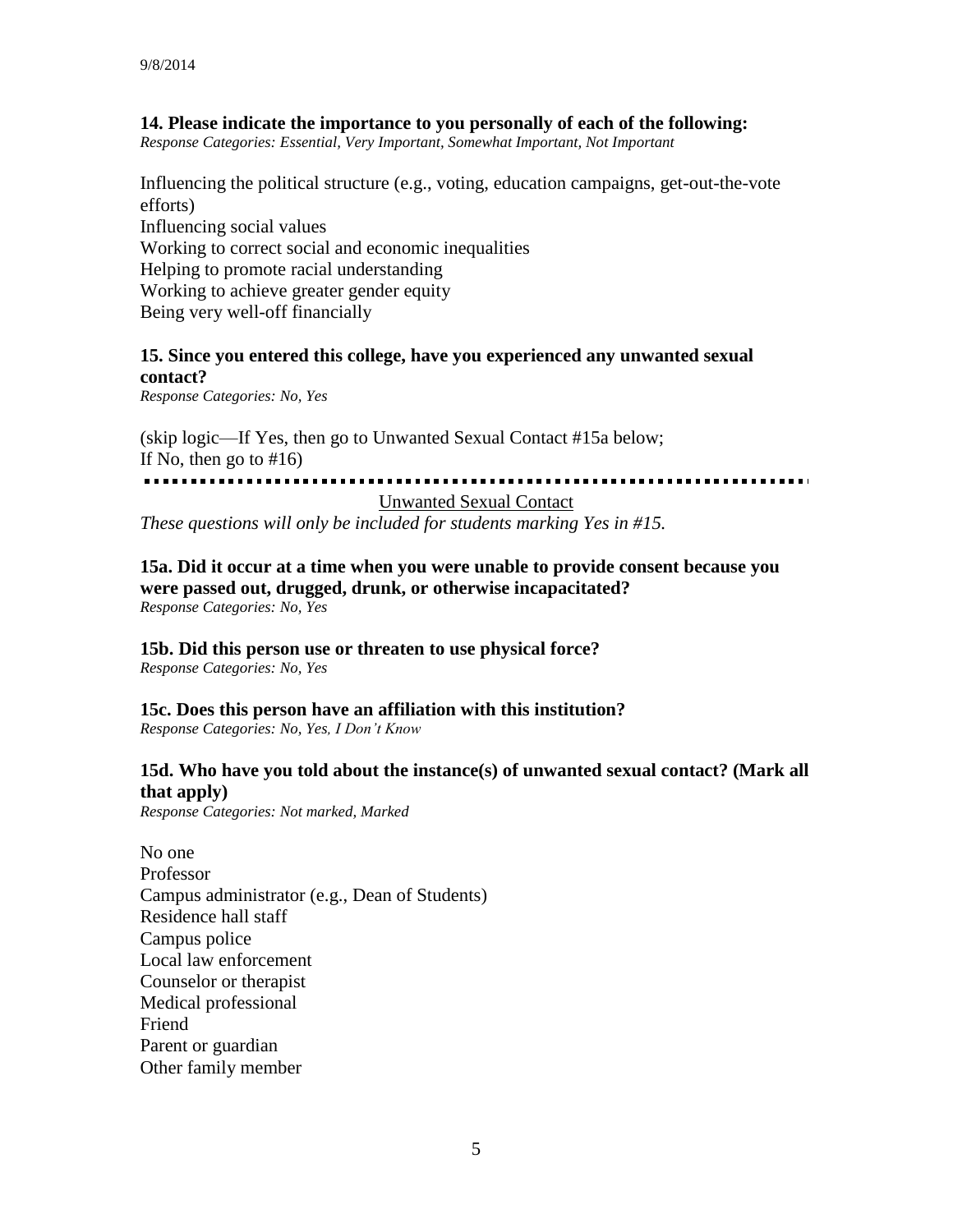#### *Footer at end of question 15a-d:*

If you or someone you know has been a victim of sexual assault and need assistance or more information please refer to the resources below:

The National Sexual Assault Hotline is operated by the Rape, Abuse & Incest National Network (RAINN), the largest anti-sexual assault organization in the USA. You can call the hotline from anywhere in the USA and your call will be connected automatically to a local rape crisis center in your area.

The National Sexual Assault Hotline: 1-800-656-HOPE (4673)

The RAINN website: www.RAINN.org

. . . . . . . . . . . . . . . . . . . . . . . . . . . . . . . .

### **16. How often in the past year did you interact with someone:**

*Response Categories: Frequently, Occasionally, Not at All*

From a country other than your own From a religion different from your own From a socioeconomic class different from your own Of a sexual orientation different from your own With a disability

## **17. How often in the past year did you:**

*Response Categories: Frequently, Occasionally, Not at All*

Make an effort to get to know people from diverse backgrounds Use different points of view to make an argument Feel challenged to think more broadly about an issue Made connections between ideas I learned in different courses Challenge others on issues of discrimination Apply concepts from courses to real life situations Recognize the biases that affect your own thinking Make an effort to educate others about social issues Critically evaluated your own position on an issue Discuss issues related to sexism, gender differences, or gender equity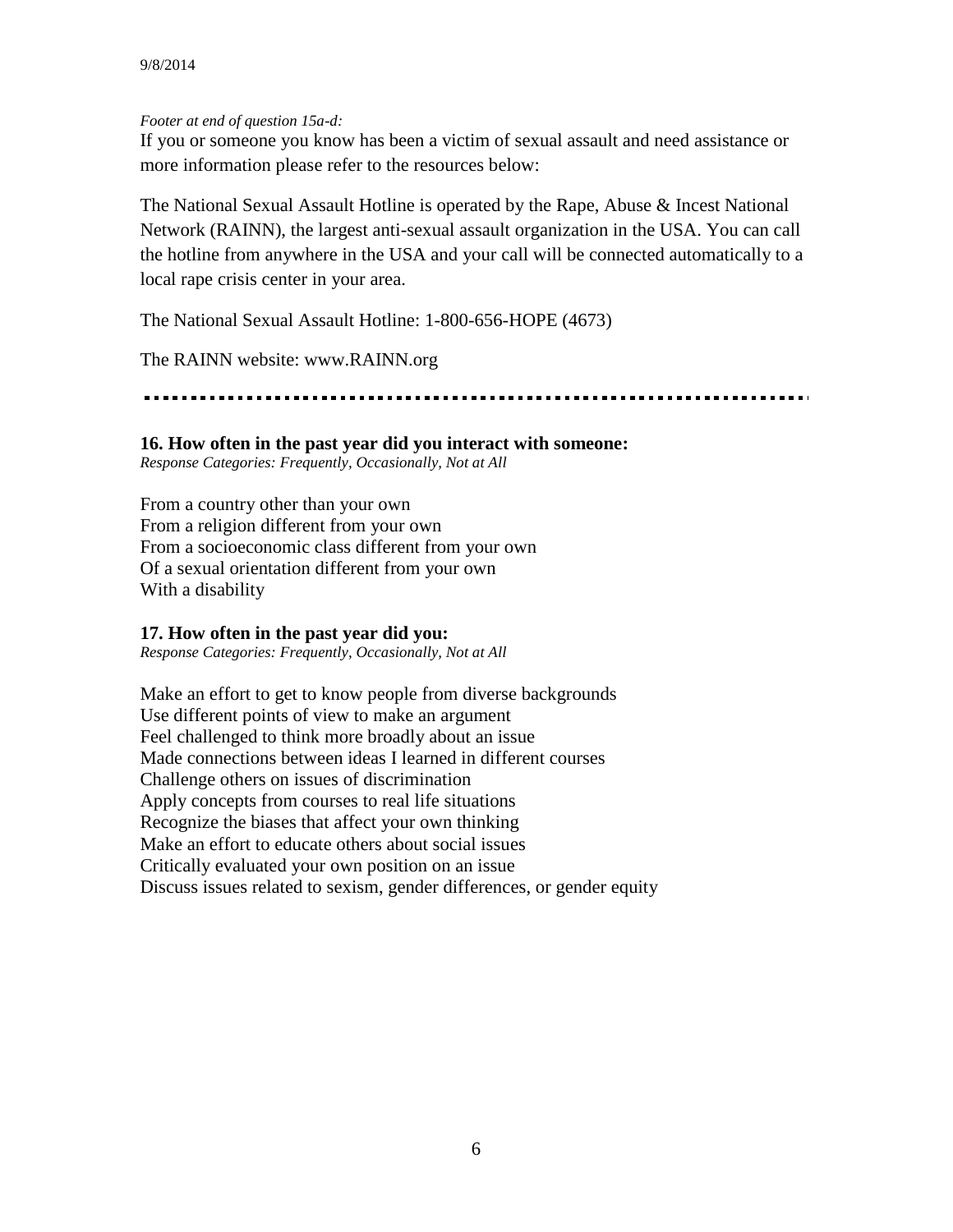## **18**. **Have you personally experienced the following forms of bias/harassment/discrimination while at this college:**

*Response Categories: Yes, No*

Ability/disability status Age Citizenship status Gender Political beliefs Race/ethnicity Religious/spiritual beliefs Sexual orientation Socioeconomic status

#### **19. Please indicate how often at this college you have:**

*Response Categories: Very Often, Often, Sometimes, Seldom, Never*

Witnessed discrimination Reported an incident of discrimination to a campus authority Experienced sexual harassment Reported an incident of sexual harassment to a campus authority Heard insensitive or disparaging racial remarks from:

> Students Faculty **Staff**

## **20. Please indicate how often you have personally experienced the following forms of bias/harassment/discrimination while at this college:**

*Response Categories: Very Often, Often, Sometimes, Seldom, Never*

Verbal comments Written comments (e.g., emails, texts, writing on walls) Exclusion (e.g., from gatherings, events) Offensive visual images or items Threats of physical violence Physical assaults or injuries Anonymous phone calls Damage to personal property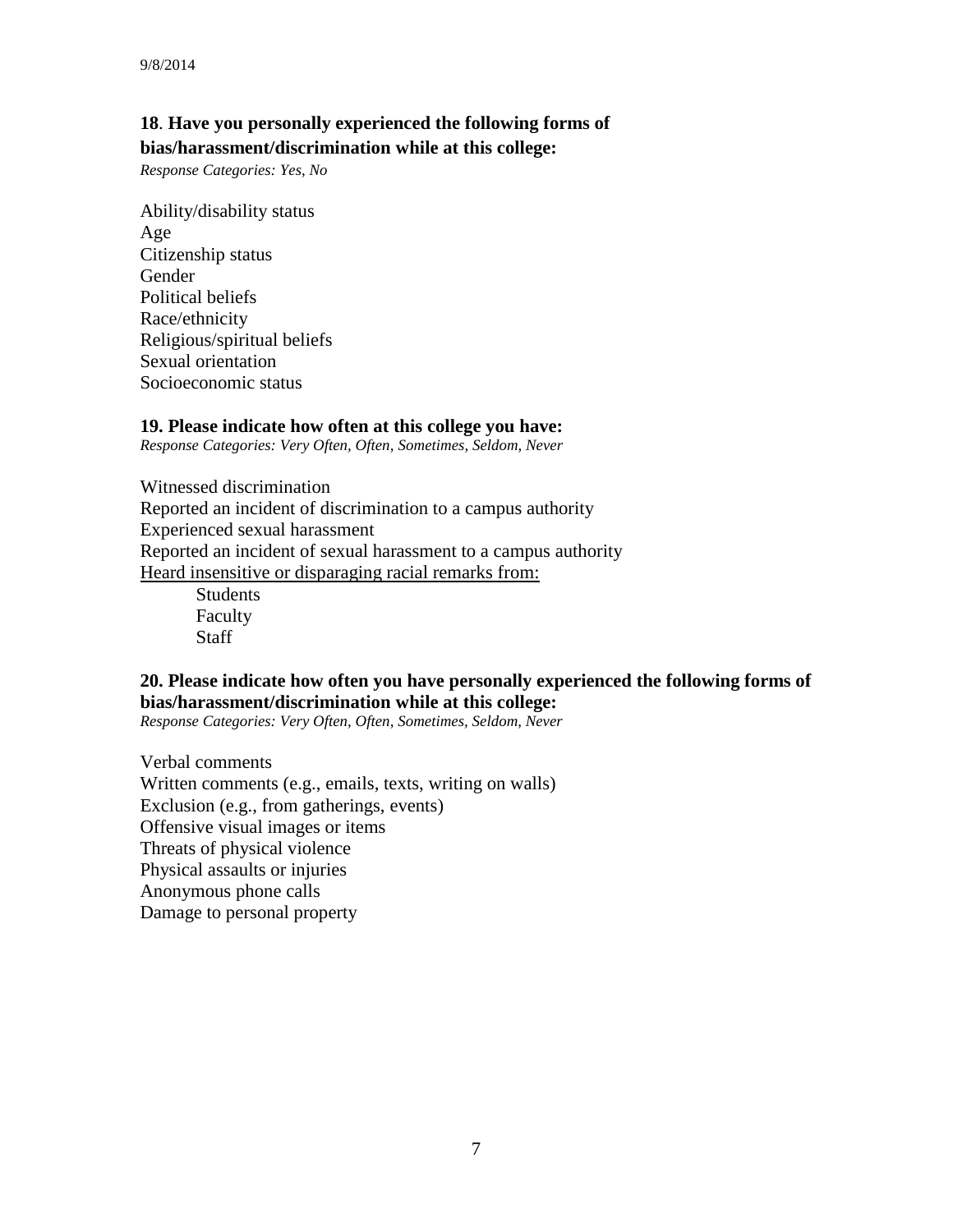## **21. Have you participated in any of the following academic programs at this college?**

*Response Categories: No, Yes*

Transfer orientation Re-entry student program Honors program Undergraduate research program Faculty/mentor program Academic support services for low-income/first generation students Study abroad program English as a Second Language (ESL) instruction Summer courses

## **22. How often in the past year did you:**

*Response Categories: Frequently, Occasionally, Not at All*

Ask questions in class Support your opinions with a logical argument Seek solutions to problems and explain them to others Revise your papers to improve your writing Evaluate the quality or reliability of information you received Take a risk because you felt you had more to gain Seek alternative solutions to a problem Look up scientific research articles and resources Explore topics on your own, even though it was not required for a class Accept mistakes as part of the learning process Seek feedback on your academic work Integrate skills and knowledge from different sources and experiences

## **23. How many courses have you taken at this college that included the following?**

*Response Categories: None, One, 2-4, 5 or more*

Mostly online instruction Materials/readings about gender Opportunities to study and serve communities in need (e.g., service learning) Materials/readings about race/ethnicity Materials/readings about socioeconomic class differences A remedial or developmental focus Materials/readings about privilege Opportunities for intensive dialogue between students with different backgrounds and beliefs Materials/readings about sexual orientation Materials/readings about disability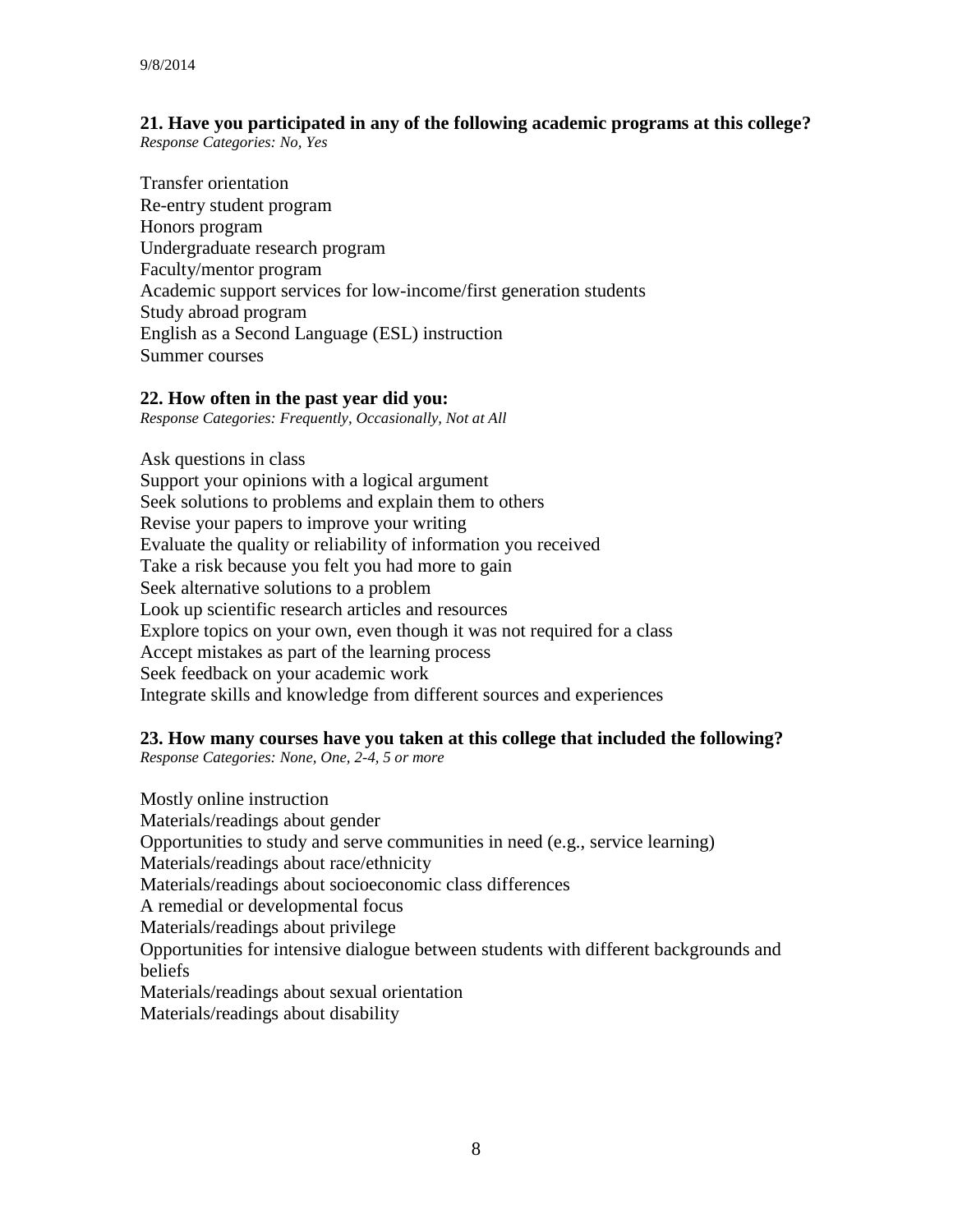#### **24. Since entering this college, how often have you:**

*Response Categories: Frequently, Occasionally, Not at All*

Missed class due to personal/family responsibilities Missed class due to employment Felt family support to succeed Contributed money to help support your family Not been able to get into the classes you need because they were full Not been able to take the classes you need because they were not offered/were cancelled Had difficulty in commuting/getting to campus Taken classes when most campus services were closed Attended professors' office hours Participated in study groups Read this college's catalog (paper or online) Participated in programs for students who are parents Discussed course content with students outside of class

## **25. Please indicate how often you have experienced the following in class at this college:**

*Response Categories: Very Often, Often, Sometimes, Seldom, Never*

Faculty were able to determine my level of understanding of the course material Felt that faculty provided me with feedback that helped me assess my progress in class Felt that my contributions were valued in class

Felt that faculty encouraged me to ask questions and participate in discussions

#### **26. Since entering this college, have you:**

*Response Categories: No, Yes*

Taken a course from another institution while taking classes here Taken a summer course at another college Taken an online course from another college Considered transferring to another college

## **26a. (SKIP LOGIC: In #26, if yes to items 1, 2 or 3): Not including this college, have you taken any courses at a:**

*Response Categories: No, Yes*

2-year or community college 4-year institution Vocational or trade school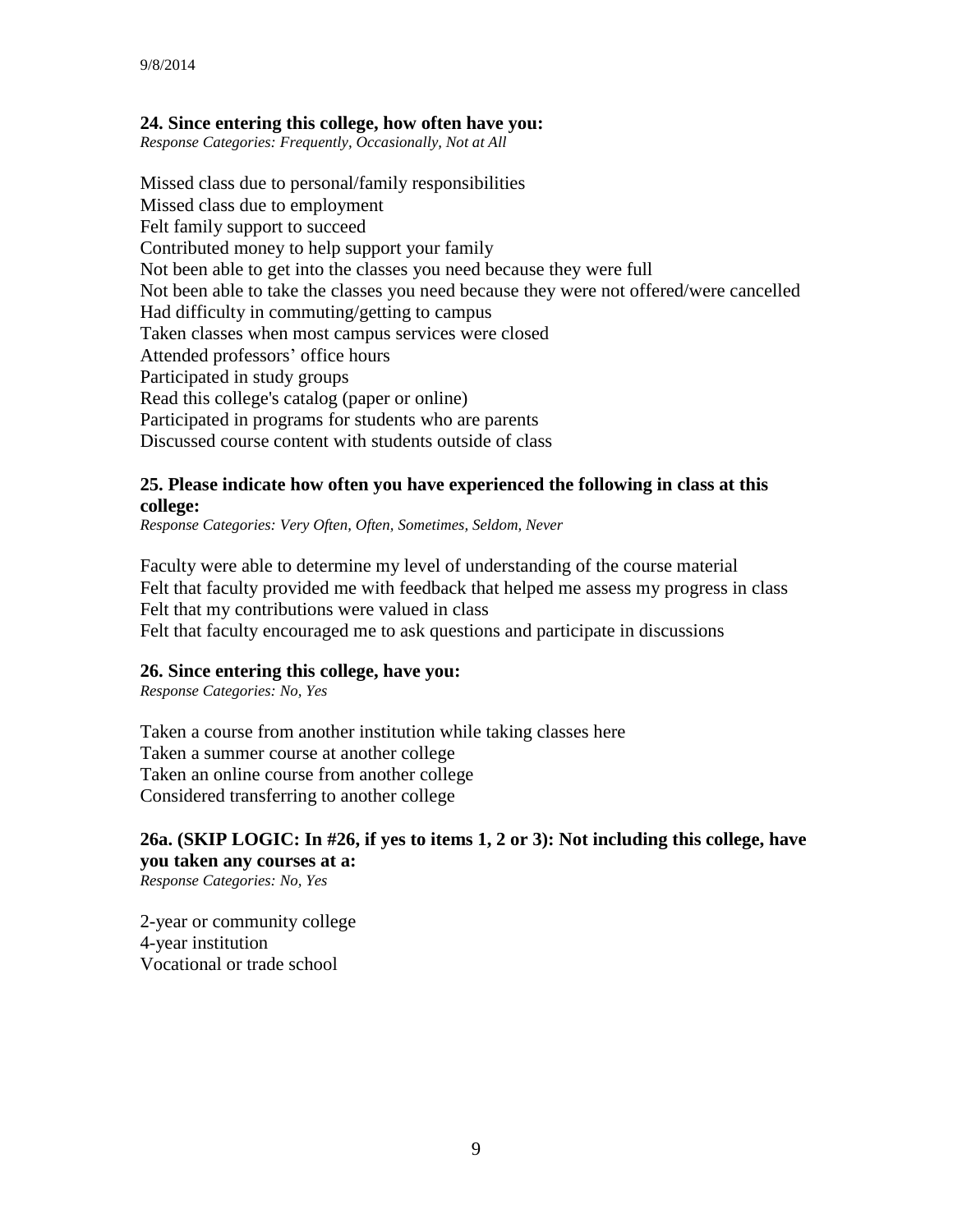## **26b. (SKIP LOGIC: In #26, if any yes): In deciding to take courses at another institution or when considering transferring, how important were each of the following reasons?**

*Response Categories: Essential, Very Important, Somewhat Important, Not Important*

To fulfill general education requirements To fulfill requirements in my major To have a more convenient class schedule To complete my degree quicker Tuition was less expensive The location was more convenient To challenge myself academically To earn a degree or certificate that is not offered at this college Changed my career plans Wasn't doing as well academically as I expected Felt like I didn't "fit in" at my college Was placed on academic probation Had family responsibilities Had medical issues Had money problems and could no longer afford to attend college Other [Free response]

#### **27. Since beginning at this institution, have you?**

*Response Categories: Yes, No*

Ever stopped taking classes for more than one term Considered dropping out of college

## **27a. SKIP LOGIC (In #27, if yes to "If Stopped taking classes for more than one term"): How important were each of the following in your decision to stop taking classes for more than one term?**

*Response Categories: Essential, Very Important, Somewhat Important, Not Important*

Changed my career plans Wasn't doing as well academically as I expected Felt like I didn't "fit in" at my college Was bored with my coursework Wanted a better social life Was placed on academic probation Was primary caregiver for family member(s) Was tired of being a student Had medical issues Had a good job offer Had money problems and could no longer afford to attend college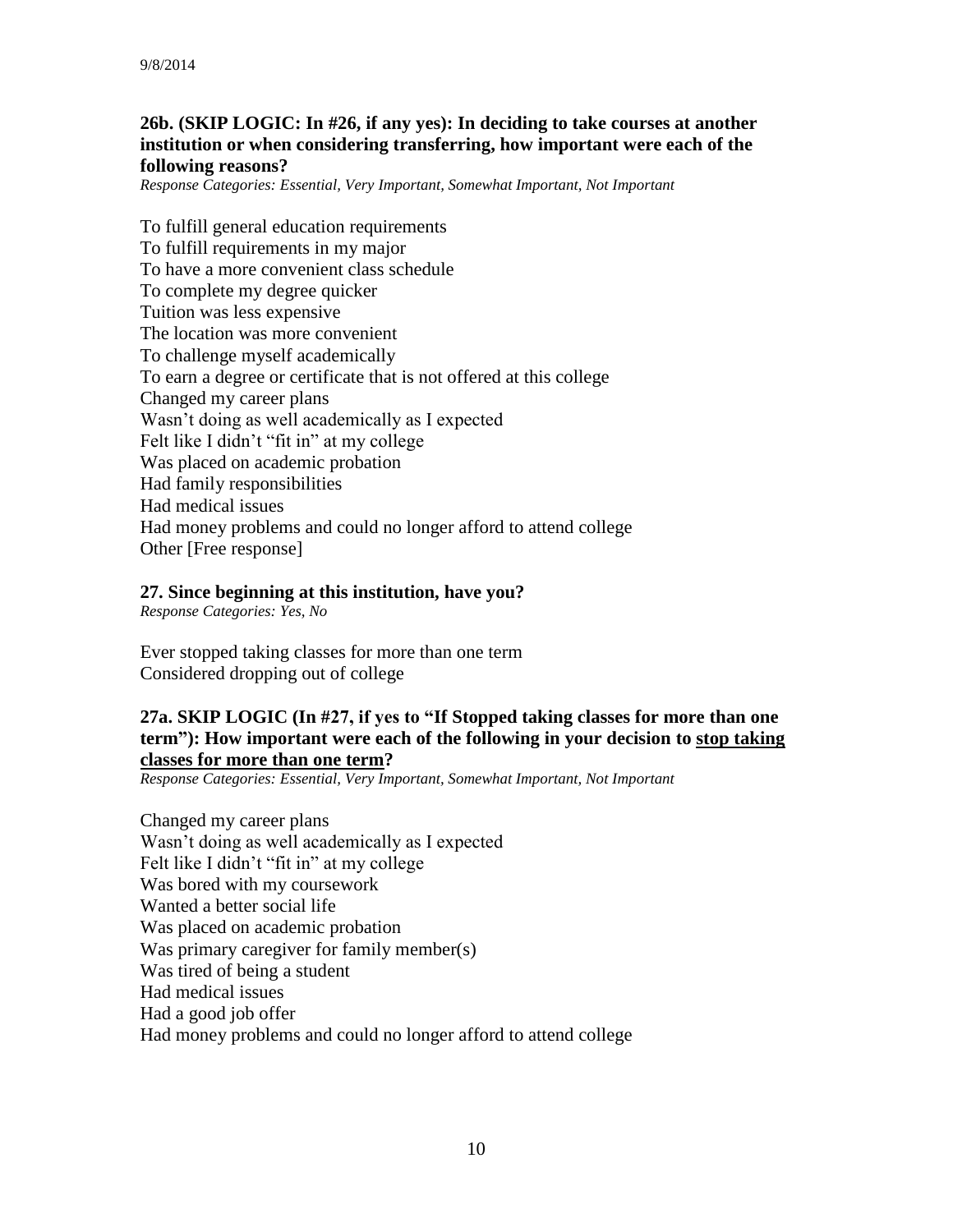## **27b. SKIP LOGIC (In #27, if yes to "Considered dropping out of college"): How important were each of the following in your considerations to drop out of college?**

*Response Categories: Essential, Very Important, Somewhat Important, Not Important*

Changed my career plans Wasn't doing as well academically as I expected Felt like I didn't "fit in" at my college Was bored with my coursework Wanted a better social life Was placed on academic probation Was primary caregiver for family member(s) Was tired of being a student Had medical issues Had a good job offer Had money problems and could no longer afford to attend college

#### **28. Since entering this college, how often have you:**

*Response Categories: Very Often, Often, Sometimes, Seldom, Never*

Performed community service Helped raise money for a cause or campaign Discussed politics Publicly communicated your opinion about a cause (e.g., blog, email, petition) Demonstrated for a cause (e.g., boycott, rally, protest) Worked on a local, state, or national political campaign Attended presentations, performances, or art exhibits on diversity Attended debates or panels about diversity issues Participated in ongoing campus-organized discussions on racial/ethnic issues (e.g., intergroup dialogue) Participated in LGBTQ Center activities Participated in Racial/Ethnic or Cultural Center activities Participated in Women's/Men's Center activities Participated in Religious/Spiritual clubs/groups Participated in Disability Center activities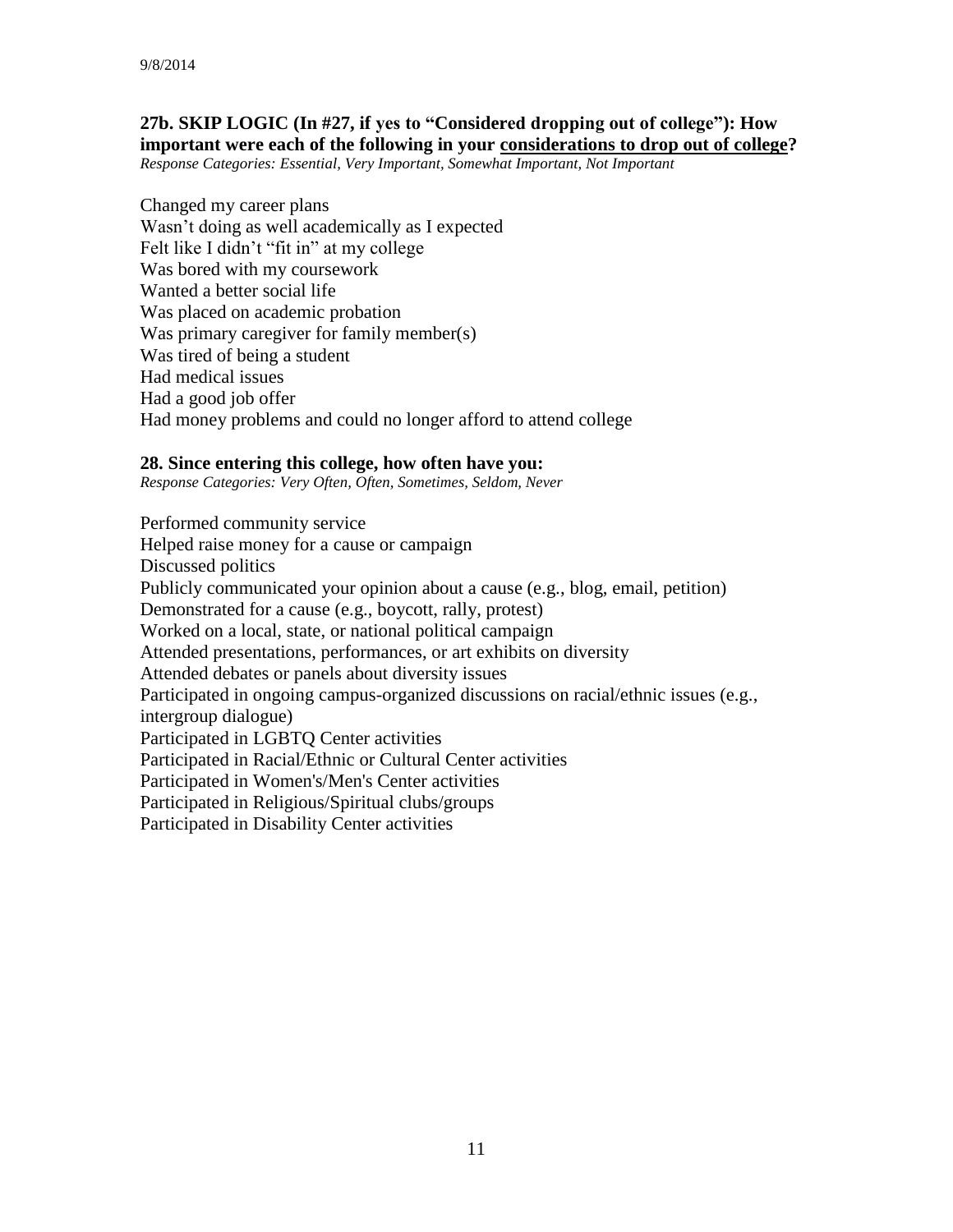#### **29. Since entering this college have you:**

*Response Categories: No, Yes*

Joined a social fraternity or sorority Joined an ethnic or culturally-based fraternity or sorority Taken an ethnic studies course Taken a women's studies course Taken an LGBTQ studies course Joined a racial/ethnic student organization reflecting your own background Played intercollegiate athletics (e.g., NCAA or NAIA-sponsored) Participated in leadership training Joined a club or organization related to your major Joined a racial/ethnic student organization reflecting a background other than your own Joined an LGBTQ student organization Joined a student-run political club Voted in a national, state, or local election

#### **30. Please rate your satisfaction with this college in each area:**

*Response Categories: Very Satisfied, Satisfied, Neutral, Dissatisfied, Very Dissatisfied*

Overall sense of community among students Racial/ethnic diversity of the faculty Racial/ethnic diversity of the student body Racial/ethnic diversity of the staff Atmosphere for political differences Atmosphere for religious differences Atmosphere for differences in sexual orientation Socioeconomic diversity of the student body Administrative response to incidents of discrimination Administrative response to incidents of sexual assaults Respect for the expression of diverse beliefs

### **31. Do you have any concern about your ability to finance your college education?**

None (I am confident that I will have sufficient funds) Some (but I probably will have enough funds) Major (not sure I will have enough funds to complete college)

#### **32. Did you graduate from high school?**

Yes, graduated from high school No, did not graduate from high school, but passed GED test Neither of the above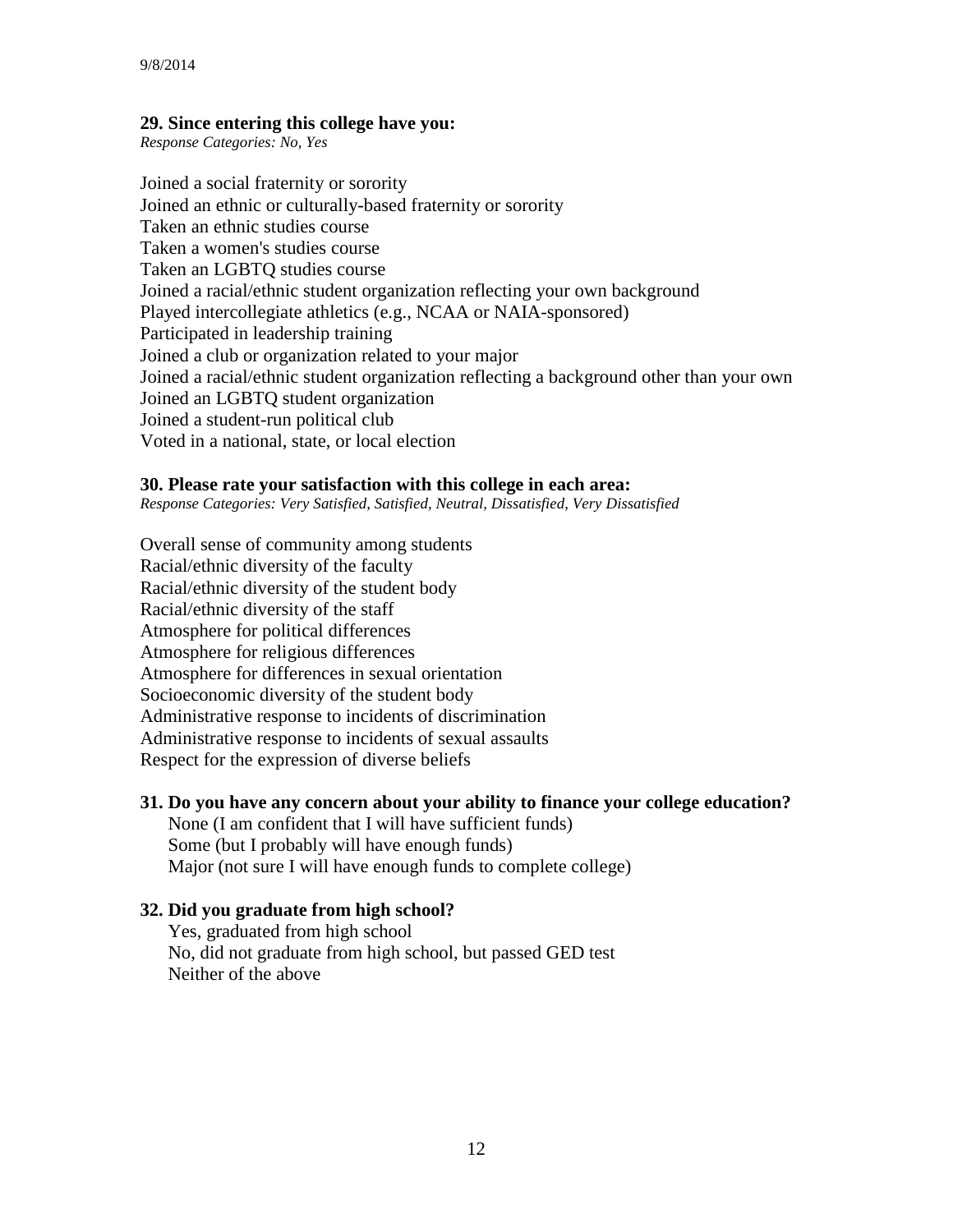### **33. What was your average grade in high school?**

- A or A+
- $A-$
- $B+$ B
- B-
- $C_{+}$
- $\mathsf{C}$
- D

## **34. Do you identify as transgender?**

No

Yes

### **35. What is your sexual orientation?**

Heterosexual/Straight Gay Lesbian Bisexual **Queer Other** 

#### **36. Please provide your best estimate of your total family income last year. Consider income from all sources before taxes.**

Less than \$10,000 \$10,000-14,999 \$15,000-19,999 \$20,000-24,999 \$25,000-29,999 \$30,000-39,999 \$40,000-49,999 \$50,000-59,999 \$60,000-74,999 \$75,000-99,999 \$100,000-149,999 \$150,000-199,999 \$200,000-249,999 \$250,000 or more

## **37. What type(s) of financial aid did you use this academic year?**

*Response Categories: Not marked, Marked*

None, did not apply None, applied and was turned down Aid which need not be repaid (grants, scholarships, military funding, etc) Aid which must be repaid (loans, etc)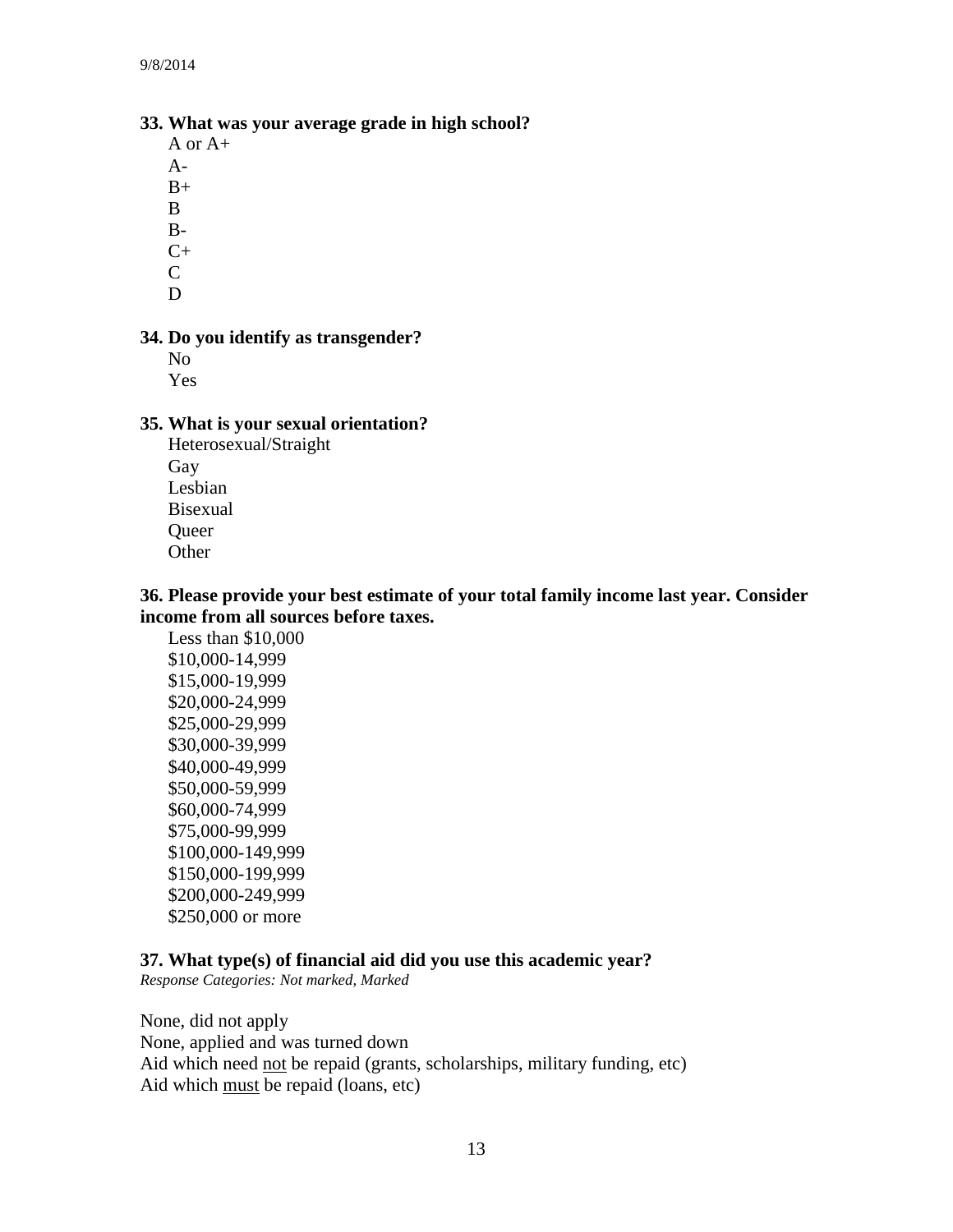## **38. Mark your primary or probable undergraduate major: If applicable, mark your second undergraduate major: 4 YEAR COLLEGE VERSION**

### **ARTS AND HUMANITIES**

Art, fine and applied English (language and literature) **History** Journalism/Communication Classical and Modern Languages and Literature Media/Film Studies Music Philosophy Theatre/Drama Theology/Religion Other Arts and Humanities **BIOLOGICAL & LIFE SCIENCES** Biology (general) Animal Biology (zoology) Ecology & Evolutionary Biology Marine Biology Microbiology Molecular, Cellular, & Developmental Biology Neurobiology/Neuroscience Plant Biology (botany) Agriculture/Natural Resources Biochemistry/Biophysics Environmental Science Other Biological Science **BUSINESS** Accounting Business Admin. (general) Entrepreneurship Finance Hospitality/Tourism Human Resources Management International Business Marketing Management Computer/Management Information Systems Real Estate Other Business **EDUCATION** Elementary Education Music/Art Education Physical Education/Recreation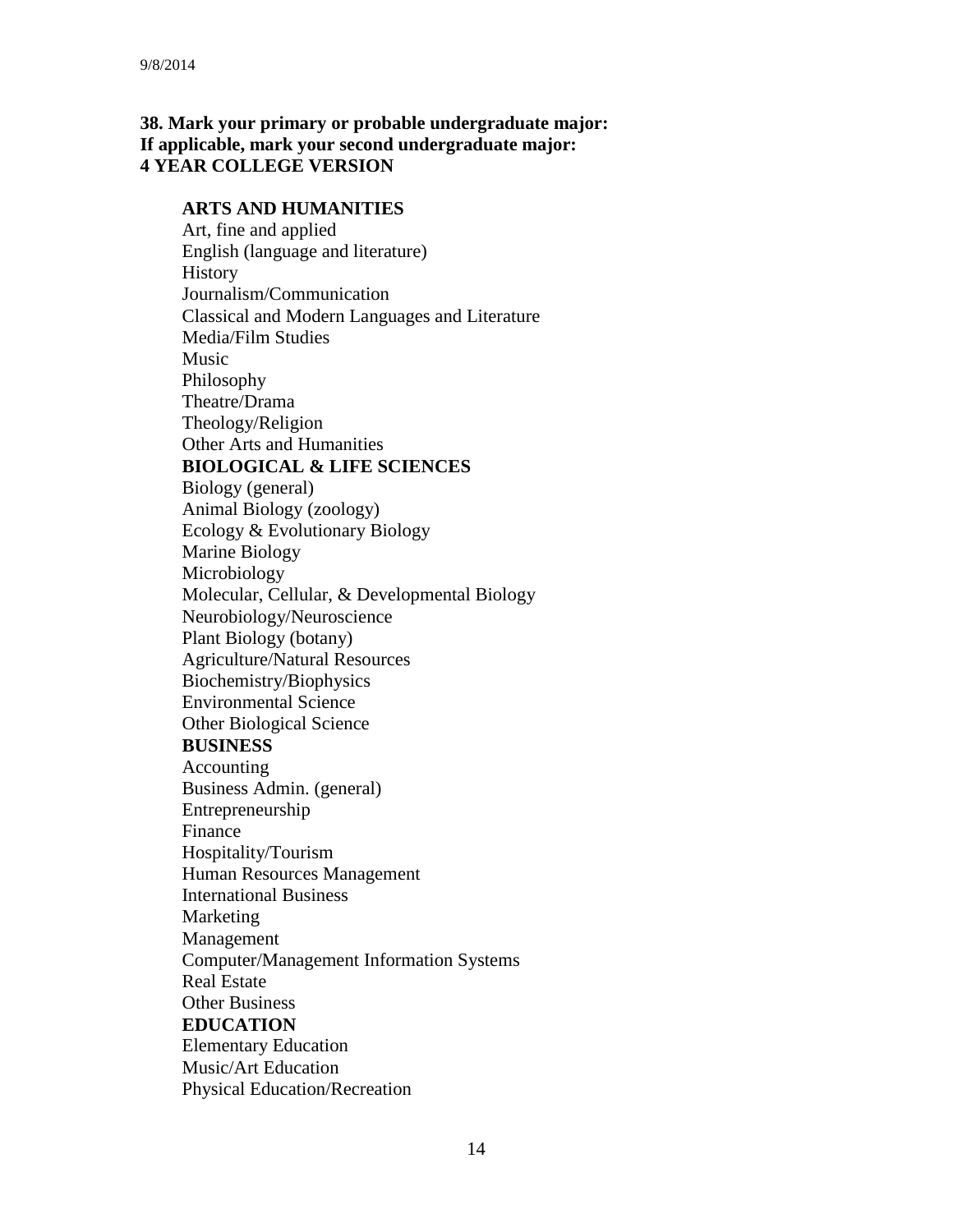Secondary Education Special Education Other Education **ENGINEERING** Aerospace/Aeronautical/Astronautical Engineering Biological/Agricultural Engineering Biomedical Engineering Chemical Engineering Civil Engineering Computer Engineering Electrical/Electronic/Communications Engineering Engineering Science/Engineering Physics Environmental/Environmental Health Engineering Industrial/Manufacturing Engineering Materials Engineering Mechanical Engineering Other Engineering **HEALTH PROFESSIONS** Clinical Laboratory Science Health Care Administration/Studies Health Technology Kinesiology Nursing Pharmacy Therapy (occupational, physical, speech) Other Health Profession **MATH AND COMPUTER SCIENCE** Computer Science Mathematics/Statistics Other Math and Computer Science **PHYSICAL SCIENCE** Astronomy & Astrophysics Atmospheric Sciences **Chemistry** Earth & Planetary Sciences Marine Sciences Physics Other Physical Science **SOCIAL SCIENCE** Anthropology **Economics** Ethnic/Cultural Studies Geography Political Science (gov't., international relations) Psychology Public Policy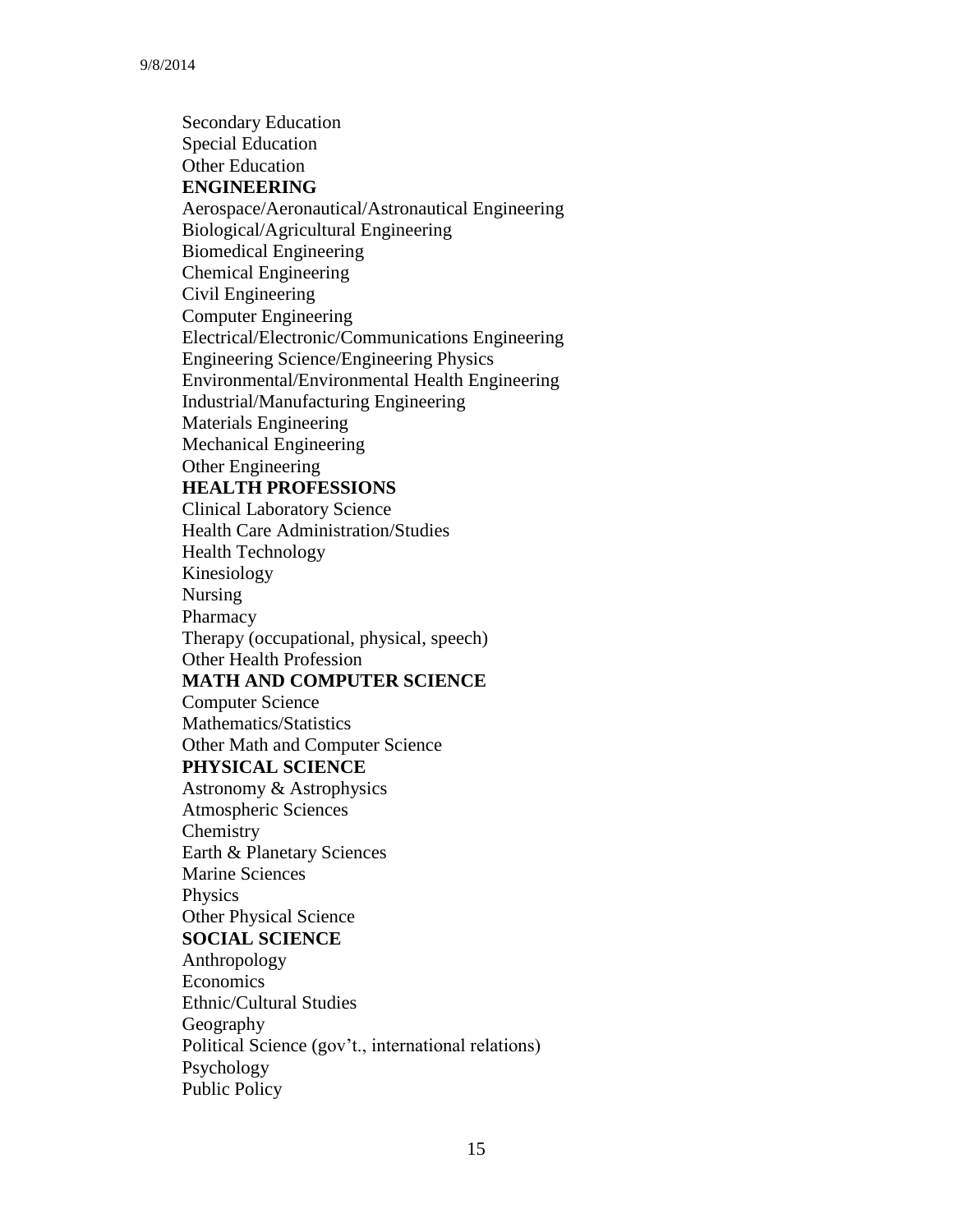Social Work Sociology Women's/Gender Studies Other Social Science **OTHER MAJORS** Architecture/Urban Planning Criminal Justice Library Science Security & Protective Services Military Sciences/Technology/Operations **OTHER UNDECIDED**

## **2-YEAR COLLEGE VERSION**

**ARTS AND HUMANITIES** Art, fine and applied English (language and literature) History Journalism/Communication Classical and Modern Languages and Literature Media/Film Studies Music Philosophy Theatre/Drama Theology/Religion Other Arts and Humanities **BIOLOGICAL & LIFE SCIENCES** Biology (general) Animal Biology (Zoology) Ecology & Evolutional Biology Marine Biology Microbiology Molecular, Cellular & Developmental Biology Neurobiology/Neuroscience Plant Biology (botany) Agriculture/Natural Resources Biochemistry/Biophysics Environmental Science Other Biological Science **BUSINESS** Accounting Business Admin. (general) Entrepreneurship Finance Hospitality/Tourism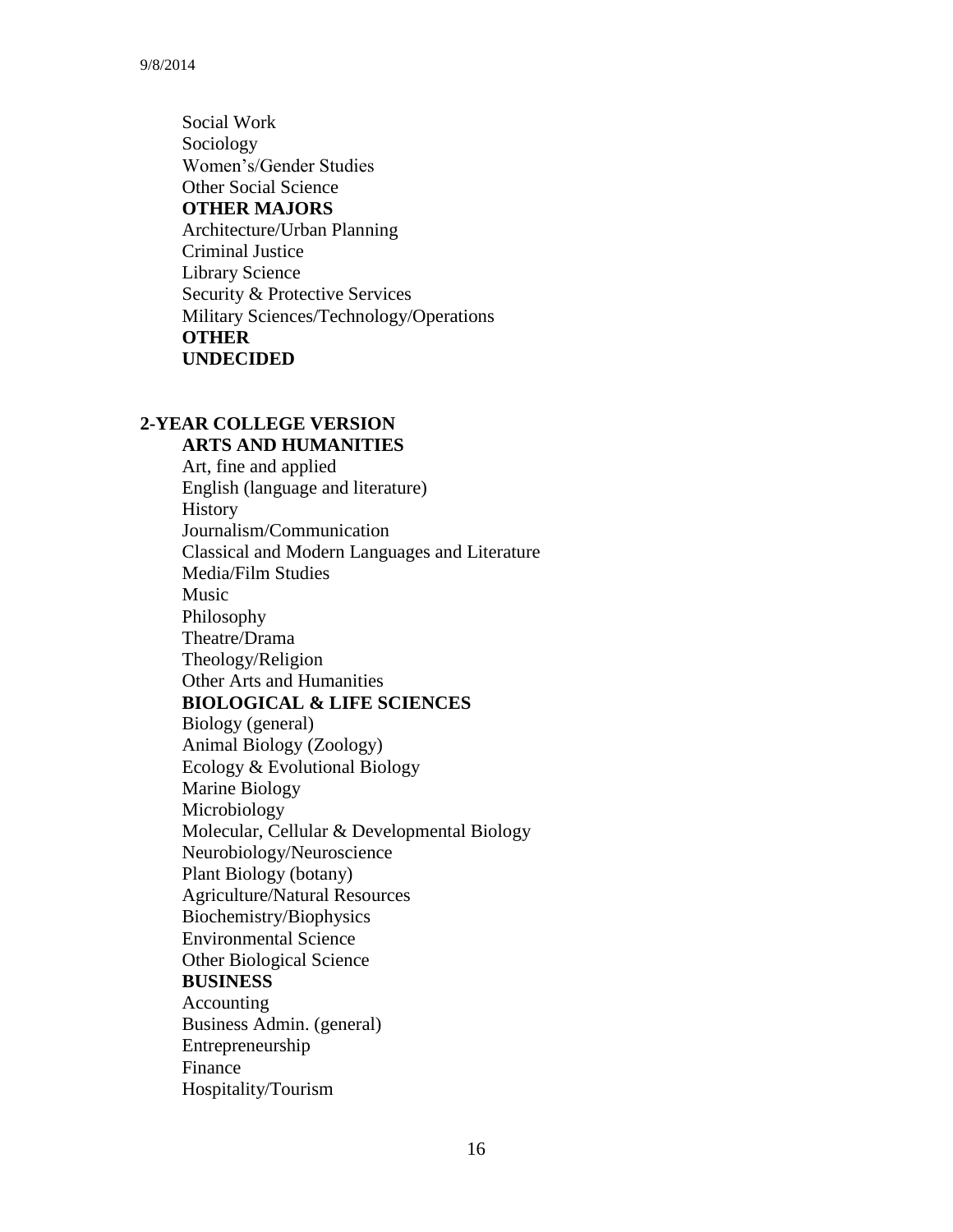Human Resources Management International Business Marketing Management Computer/Management Information Systems Real Estate Other Business **EDUCATION** Elementary Education Music/Art Education Physical Education/Recreation Secondary Education Special Education Other Education **ENGINEERING**  Aerospace/Aeronautical/Astronautical Engineering Biological/Agricultural Engineering Biomedical Engineering Chemical Engineering Civil Engineering Computer Engineering Electrical/Electronic/Communications Engineering Engineering Science/Engineering Physics Environmental/Environmental Health Engineering Industrial/Manufacturing Engineering Materials Engineering Mechanical Engineering Other Engineering **HEALTH PROFESSIONS** Clinical Laboratory Science Health Care Administration/Studies Health Technology Kinesiology Nursing Pharmacy Therapy (occupational, physical, speech) Other Health Professions **MATH AND COMPUTER SCIENCE** Computer Science Mathematics/Statistics Other Math and Computer Science **PHYSICAL SCIENCE** Astronomy & Astrophysics Atmospheric Sciences **Chemistry** Earth & Planetary Sciences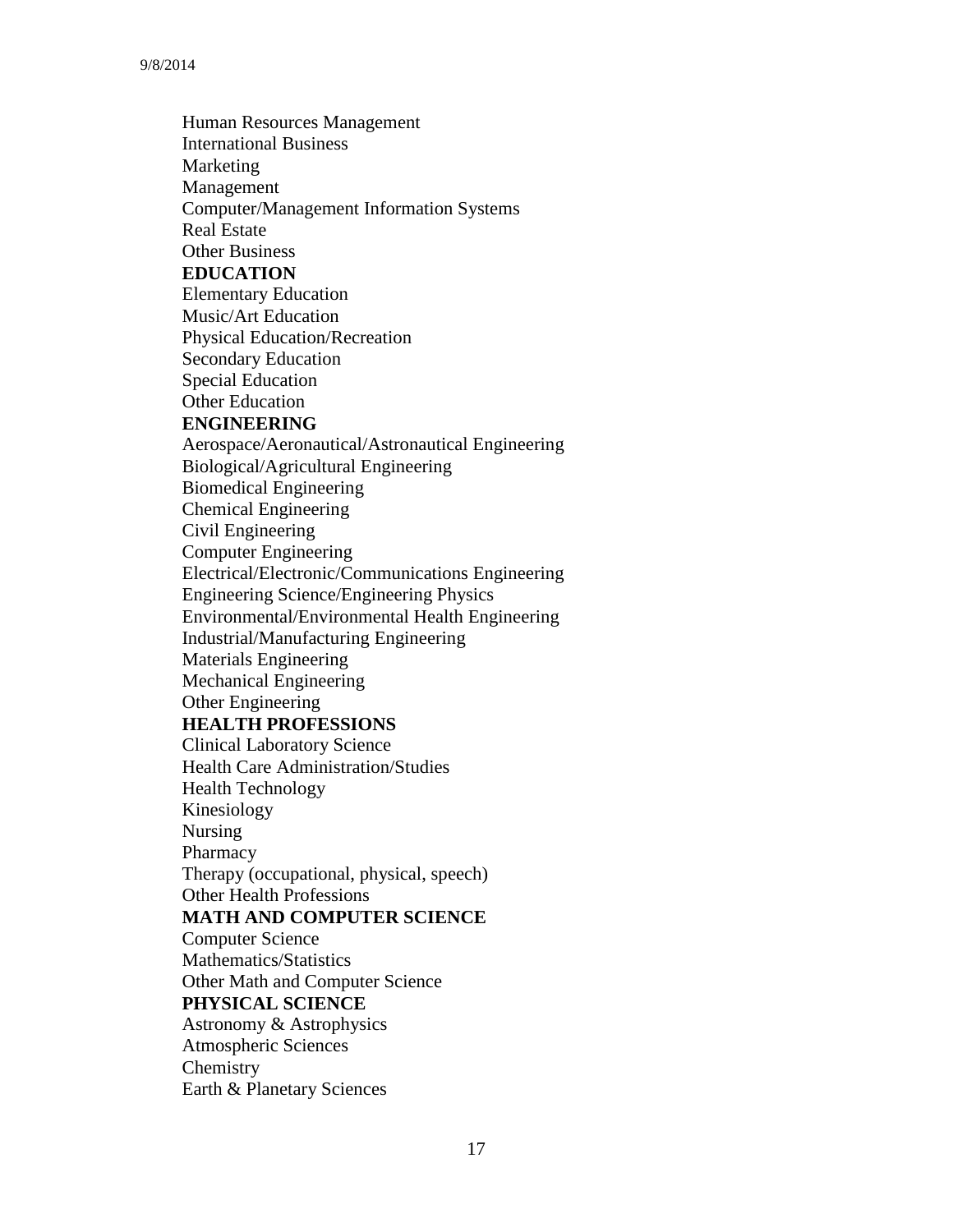Marine Science (incl. Oceanography) Physics Other Physical Science **SOCIAL SCIENCE** Anthropology **Economics** Ethnic/Cultural Studies Geography Political Science (gov't, international relations) Psychology Public Policy Social Work Sociology Women's/Gender Studies Other Social Science **PROFESSIONAL** Architecture/Urban Planning Family & Consumer Sciences Library Science Medicine, Dentistry, Veterinary Medicine Other Professional **TECHNICAL** Building Trades Data Processing or Computer Programming Drafting or Design **Electronics Mechanics** Other Technical **VOCATIONAL** Cosmetology Criminal Justice Culinary Arts Esthetician/Manicurist/Massage Fire Science Funeral and Mortuary Science Interior Design Paralegal/Legal Assistant Security and Protective Services Other Vocational **OTHER MAJORS** Forestry Law Enforcement Military Sciences/Technology/Operations **OTHER UNDECIDED**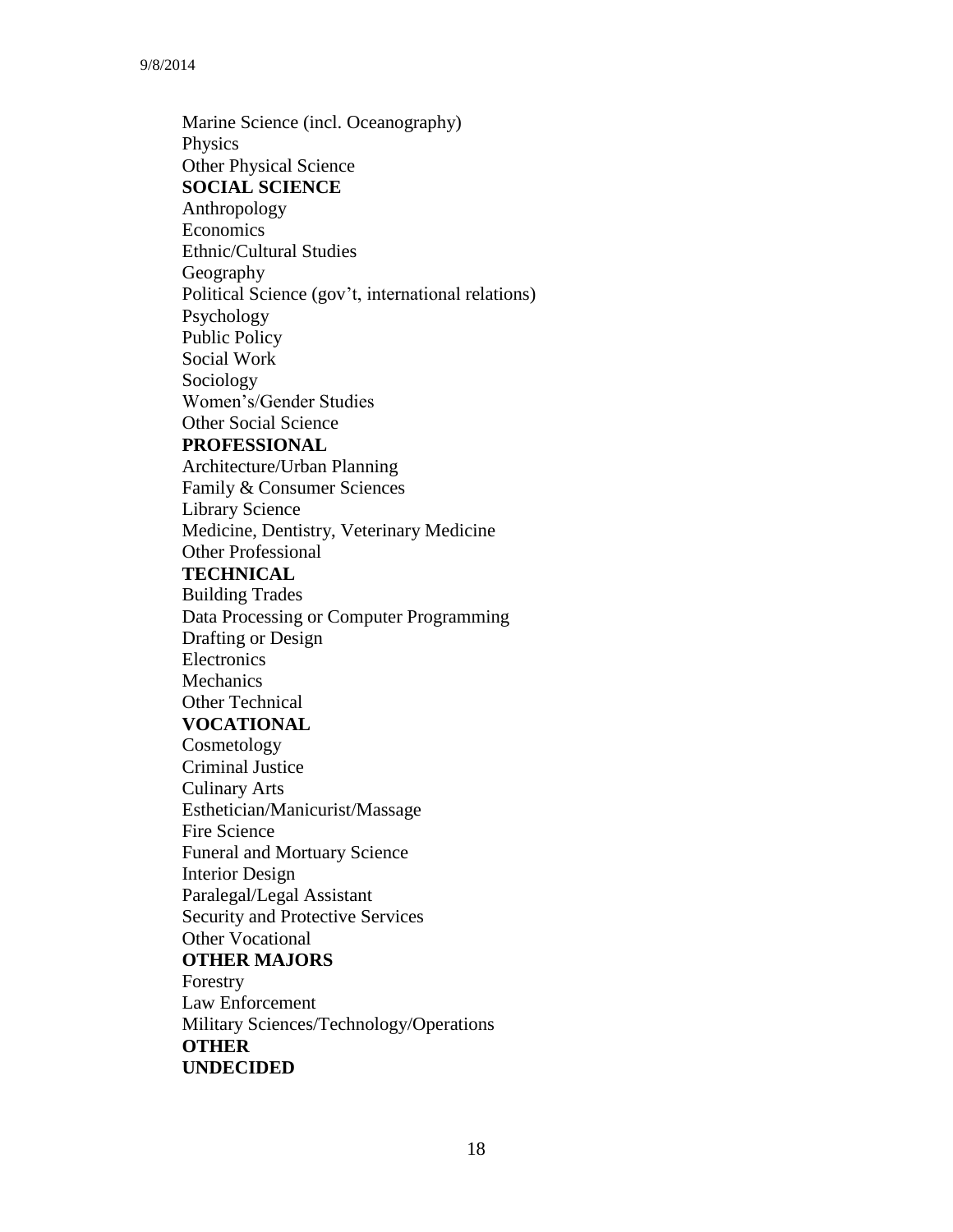#### **39. How many hours per week do you work for pay?**

None 1-5 hrs 6-10 hrs 11-15 hrs 16-20 hrs 21-30 hrs 31-40 hrs Over 40 hrs On-campus Off-campus

#### **40. What is the highest academic degree that you intend to obtain?**

None Vocational certificate Associate (A.A. or equivalent) Bachelor's degree (B.A., B.S., etc.) Master's degree (M.A., M.S., etc.) Ph.D. or Ed.D. M.D., D.O., D.D.S., or D.V.M. J.D. (Law) B.D. or M.Div. (Divinity) **Other** Highest planned Highest planned at this college

**41. What is the average grade you received during your college career, both overall and in your major? (If you don't yet have a major, leave major blank)**

A or A+  $A B+$ B  $B C+$  $\mathbf{C}$ D Overall GPA Primary Major GPA

## **42. Military Status:**

None ROTC, cadet, or midshipman at a service academy In Active Duty, Reserves, or National Guard A discharged veteran NOT serving in Active Duty, Reserves, or National Guard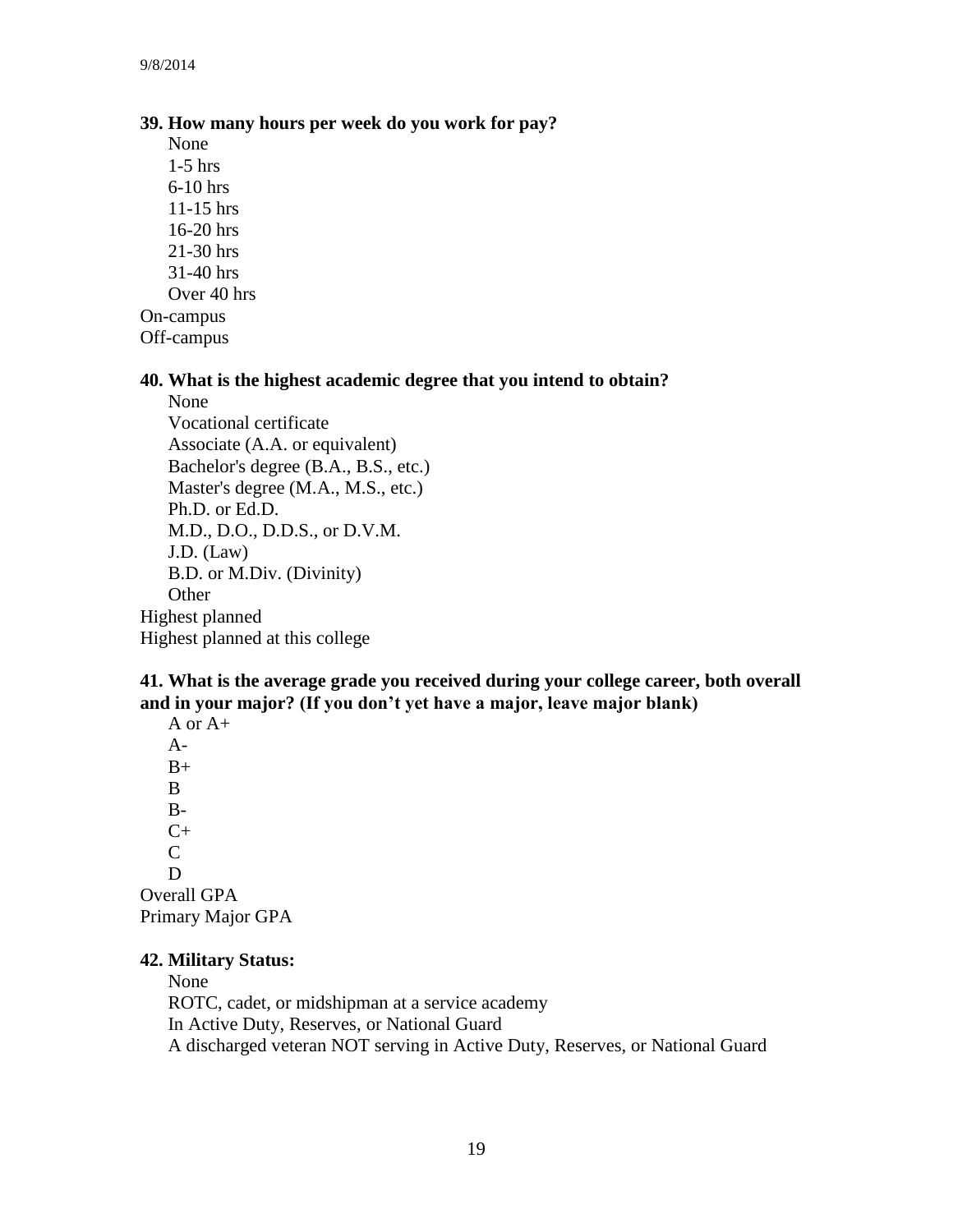#### **43. Do you speak a language other than English at home?**

Yes No

## **43a. (SKIP LOGIC If yes in #43): With which language do you feel more comfortable?**

English Other Language Equally comfortable with English and Other Language

### **44. Please mark the sex of your parent(s) or guardian(s).**

Male Female Parent/Guardian 1 Parent/Guardian 2

#### **45. What is the highest level of education completed by each of your parent(s)/guardian(s)?**

Junior high/middle school or less Some high school High school graduate Some college Associate's degree (A.A. or equivalent) Bachelor's degree (B.A., B.S., etc.) Master's degree (M.A., M.S., MBA, etc.) Doctoral or Professional degree (Ph.D., J.D., M.D., etc). Don't know Parent/Guardian 1 Parent/Guardian 2

## **46. Do you have any of the following disabilities or medical conditions?**

*Response Categories: No, Yes*

Learning disability (dyslexia, etc.) Attention-deficit/hyperactivity disorder (ADHD) Physical disability (speech, sight, mobility, hearing, etc.) Chronic illness (cancer, diabetes, autoimmune disorders, etc.) Psychological disorder (depression, etc.) **Other** 

### **47. How would you characterize your political views?**

Far left Liberal Middle of the road Conservative Far right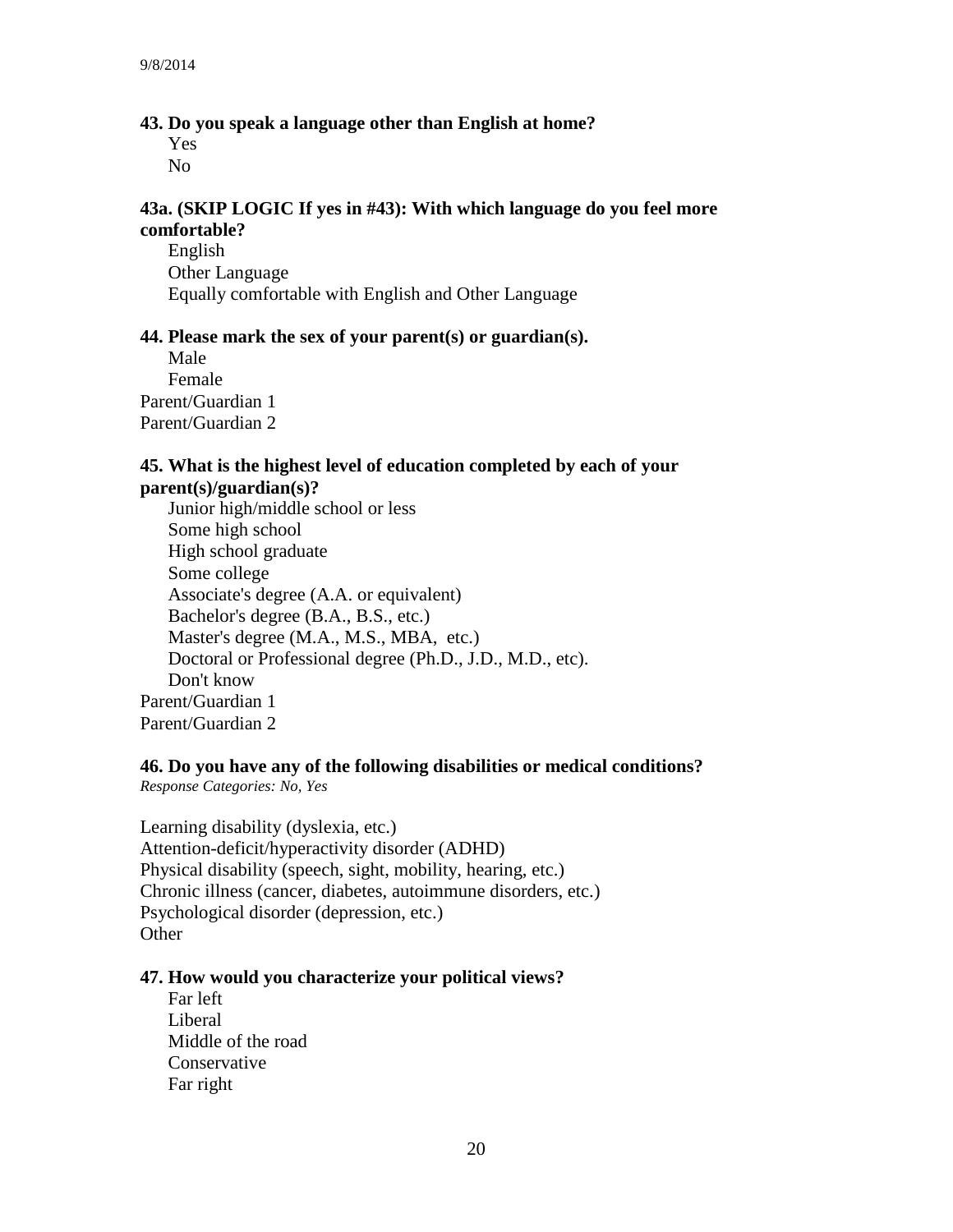#### **48. Which of the following most accurately describes your background?**

My parents/legal guardians and I were born in the United States I was born in the United States; one parent/guardian was not I was born in the United States; both my parents/legal guardians were not Foreign-born naturalized citizen Permanent legal resident Foreign born on student visa Other status

## **48a. (SKIP LOGIC, if you were NOT born in U.S. in #48). At what age did you arrive in the U.S.?**

Under 5 6-12 13-18 19-25 26 or older

#### **49. What is your preferred religious identification?**

Agnostic Atheist Baptist Buddhist Church of Christ Eastern Orthodox Episcopalian Hindu Jewish LDS (Mormon) Lutheran Methodist Muslim Presbyterian **Ouaker** Roman Catholic Seventh-day Adventist United Church of Christ/Congregational Other Christian Other Religion None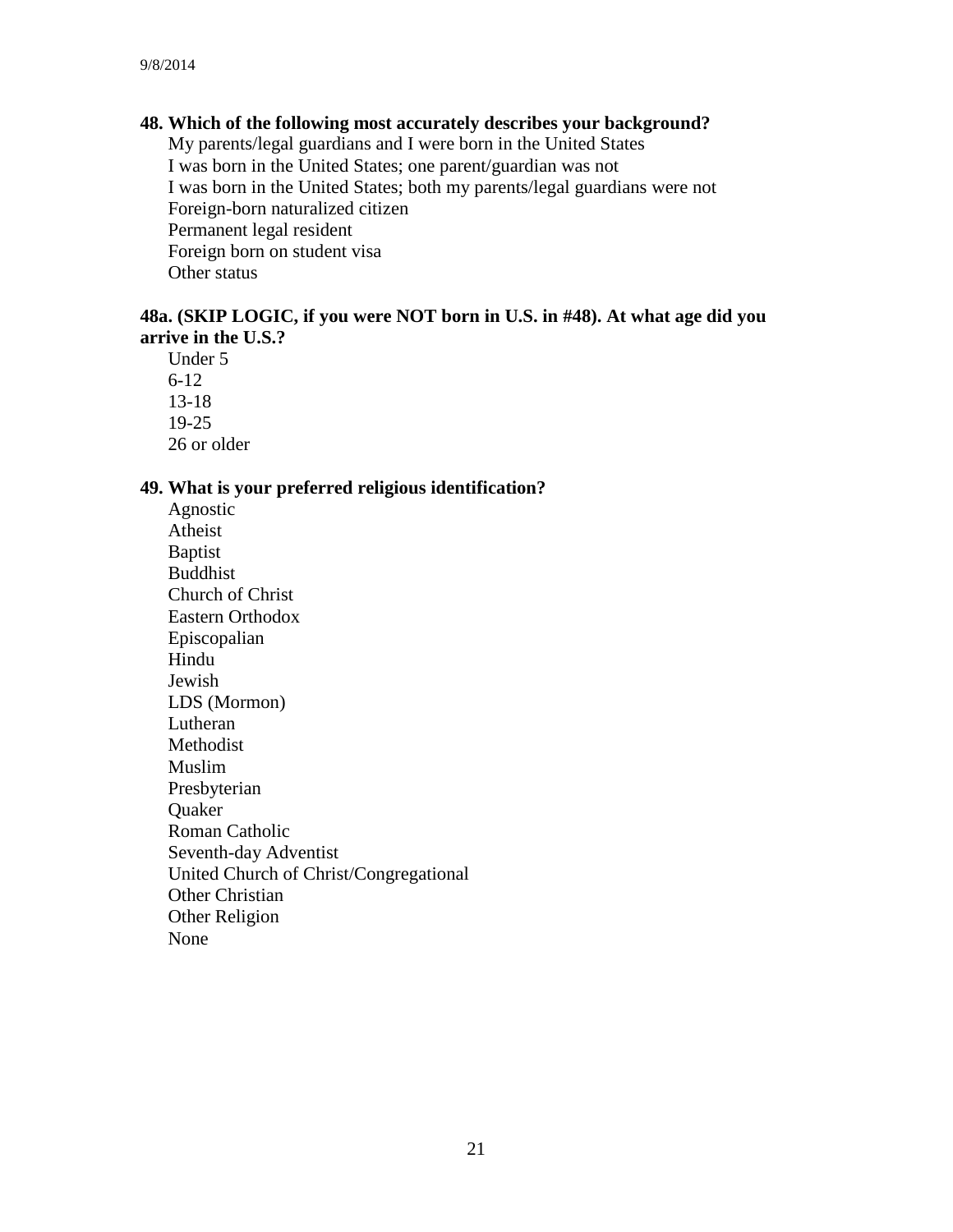## **50. What is your age?**

16 or younger 17 18 19 20 21-24 25-29 30-39 40-54

55 or older

## **51. How many children do you have?**

4+

Under 18 years old 18 years or older

## **IF YOU HAVE OPTED TO INCLUDE ADDITIONAL LOCAL QUESTIONS, THEY WILL BE DELIVERED TO YOUR STUDENTS AFTER ANY MODULES YOU HAVE CHOSEN**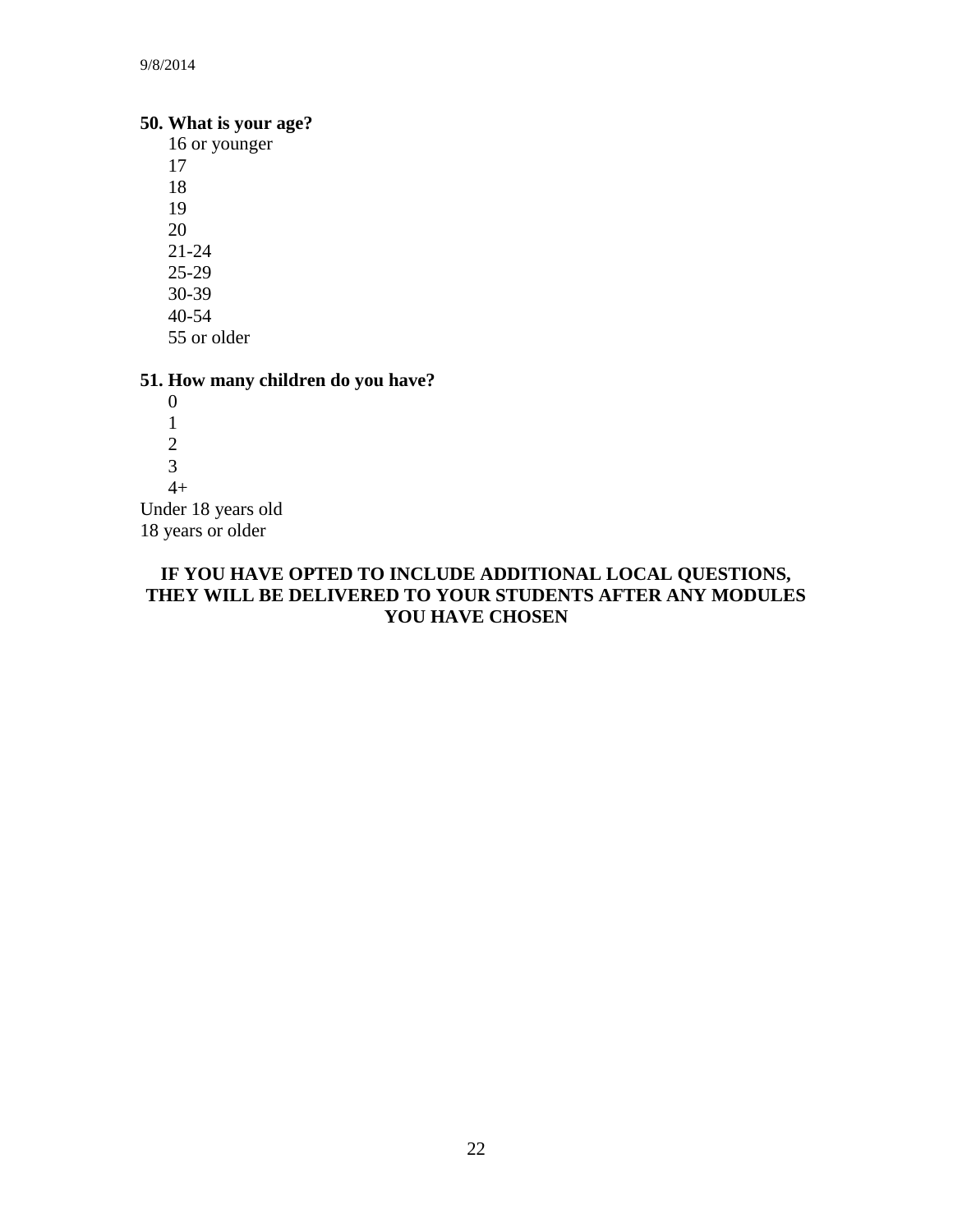# **2014-15 Diverse Learning Environments Classroom Climate Module**

## **1. Please indicate the extent to which you agree or disagree with each of the following statements**:

*Response Categories: Strongly Agree, Agree, Disagree, Strongly Disagree*

I feel comfortable sharing my own perspectives and experiences in class I am able to explore my own background through class projects/assignments I have been singled out in class because of my identity (such as race/ethnicity, gender, sexual orientation, disability status, religious affiliation, etc.) I feel I have to work harder than other students to be perceived as a good student In class, I have heard faculty express stereotypes based on social identity (such as race/ethnicity, gender, sexual orientation, disability status, religious affiliation, etc.) I don't feel comfortable contributing to class discussions

### **2. Please indicate how many of your instructors at this institution:**

*Response Categories: Very Few, Less than Half, Most, but not All, All*

Know students' names

Value individual differences in the classroom Are sensitive to the ability levels of all students Help students learn how to bring about positive change in society Encourage students from diverse backgrounds to work together Communicate high expectations for students' performance Turn controversial topics into good discussions Encourage students to contribute different perspectives in class Share their own experiences and background in class Have open discussions about privilege, power and oppression Treat all students in class as though they are capable learners Include diverse perspectives in class discussions/assignments Motivated me to work harder than I thought I could Are passionate about what they teach Teach students tolerance and respect for different beliefs